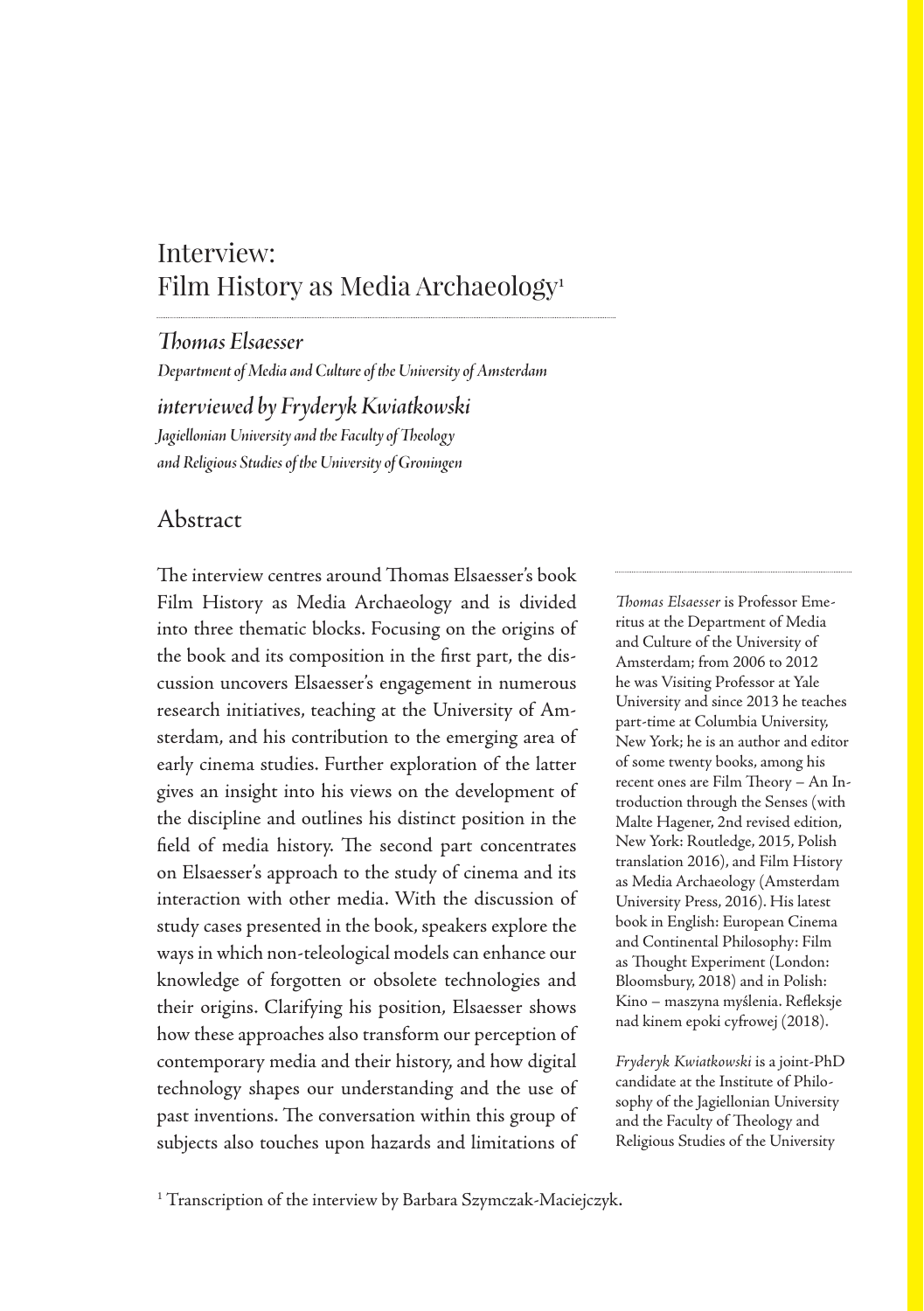applying archaeological perspective to studying media history and moves to the speculations on the future of the archaeological approach in the humanities. In the third part, the interview shifts towards broader issues, in particular: the technological transformations in cinema over the last decade, the significance of digital devices in reconfiguring our relationship with the past, and the potential contribution of media archaeology to the development of non-linear historiographical models in scholarship.

#### **Keywords**

Media archaeology, early cinema, digital media, film historiography

of Groningen; he has recently contributed a chapter to the multi-author volume The Gnostic World (Routledge 2018), and published several articles in peer-reviewed journals such as "Canadian-American Slavic Studies" (Brill), "Journal of Religion & Film" (University of Nebraska at Omaha), or "CLCWeb: Comparative Literature and Culture" (Purdue University); he works as an editorial assistant in the "Facta Ficta Journal," and is a fellow member of the "Titus Brandsma Instituut" (Nijmegen) and the "Theology, Religion and Popular Culture Network"; his scientific interest center around the reception of Gnosticism, with particular attention to Hollywood, philosophy, and Western esotericism, and its conceptual as well as historical intersections with utopianism and conspiracy theories.

#### fryderykkwiatkowski@wp.pl

*Facta Ficta Journal of Narrative, Theory & Media nr 2 (2) 2018* OPEN CACCESS

Published by Facta Ficta Research Centre in Wrocław under the licence Creative Commons 4.0: Attribution 4.0 International (CC BY 4.0). To view the Journal's policy and contact the editors, please go to factafictajournal.com

DOI: 10.5281/zenodo.3515129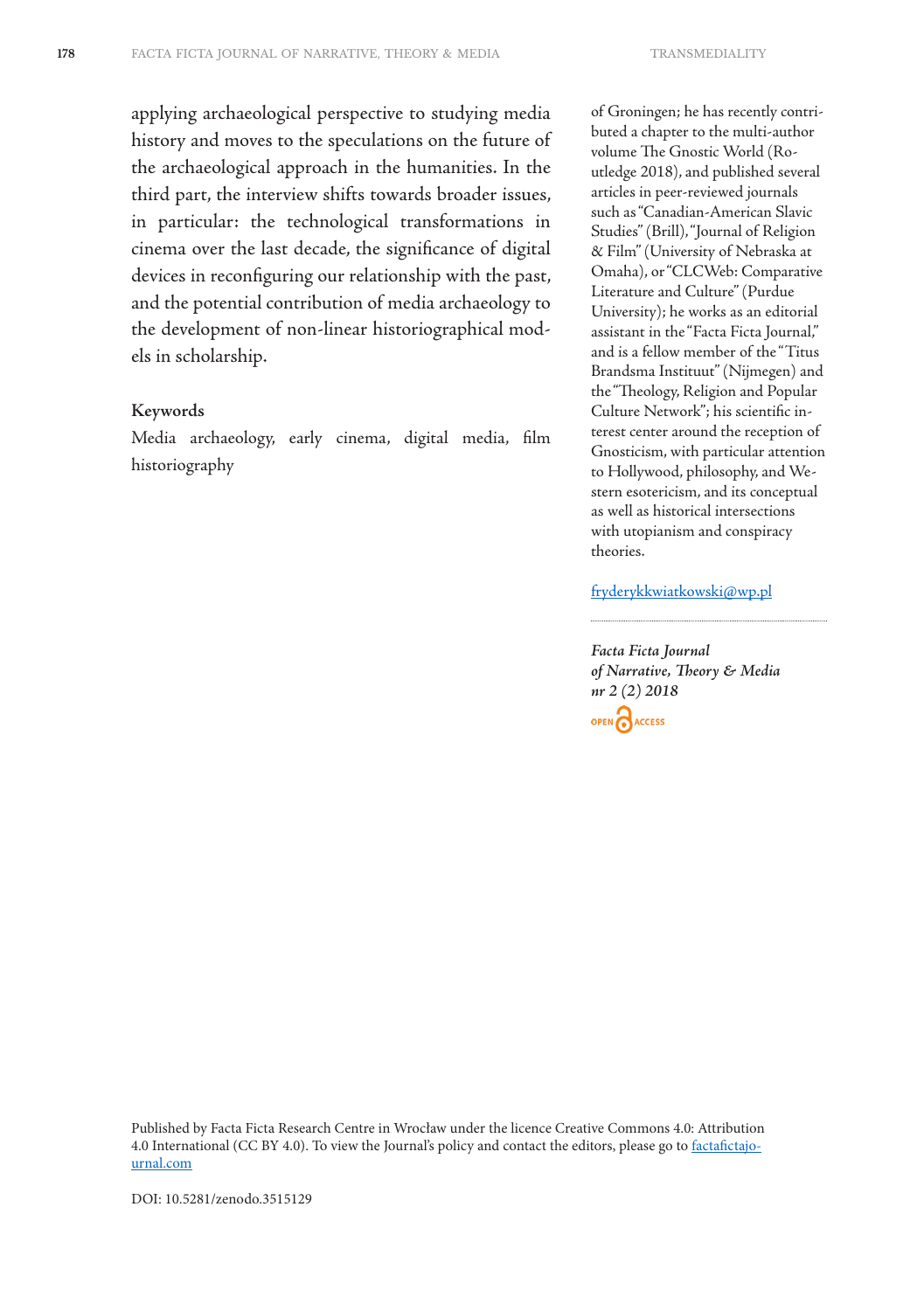**Fryderyk Kwiatkowski: Can we start by talking about the origins of your latest book**  *Film History as Media Archaeology* **(2016)?**

**Thomas Elsaesser:** The book is the outcome of several occasions and intellectual developments. First of all, it was timed to celebrate the twenty-fifth anniversary of the founding of Film and Television Studies at the University of Amsterdam in 1991. The



*Photo published with written agreement of Thomas Elsaesser and Fryderyk Kwiatkowski*

book was also to be the fiftieth volume in the book series I edit for Amsterdam University Press, called *Film Culture in Transition*. The series pays quite a lot of attention to "early cinema", film history, media history, audiovisions, and related topics, focusing mainly on the mutations of the cinematic apparatus and the relocation of cinema. We, in fact, have about sixteen titles that relate broadly to film history and media archaeology by authors like Siegfried Zielinski, Francois Albera, Maria Tortajada, Malte Hagener, Kristin Thompson, Pasi Väliaho, Eivind Rossak and others. So it seemed a good idea to bring the particular approach that Amsterdam has pioneered – both via my series at Amsterdam University Press and with the courses that some of my colleagues and I taught at the University's Media and Culture Department – to the attention of an international public in a concentrated fashion, and to show what distinguishes our approach to "film history as media archaeology" from others who use the term media archaeology. Originally, the book was meant to be a joint publication by the three members of the department teaching media archaeology to the Masters' students: Michael Wedel, Wanda Strauven and myself. But by 2016,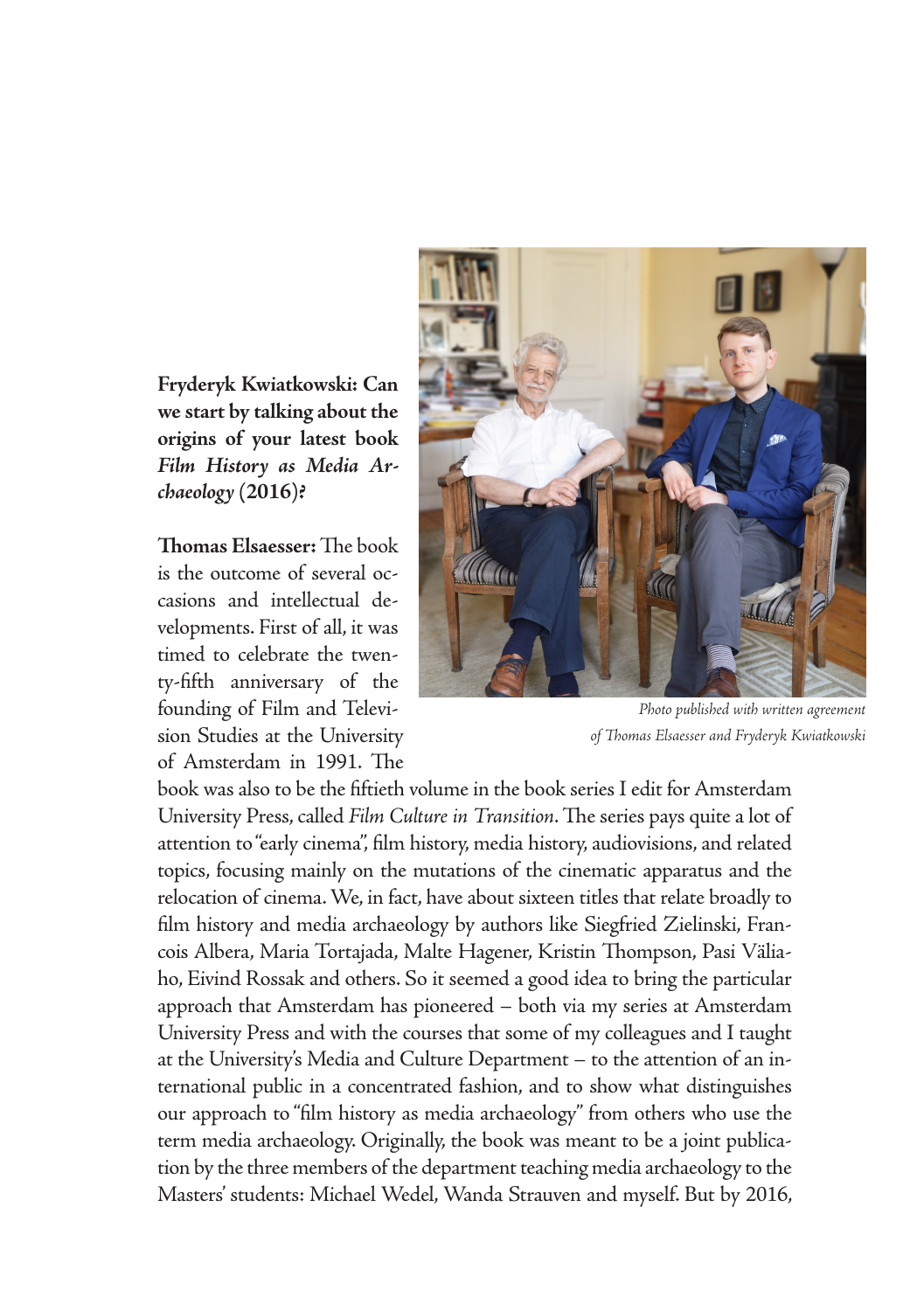we had all left the University of Amsterdam: Wedel is now professor in Potsdam and Berlin, Strauven teaches in Milan and Frankfurt, and I teach part-time at Columbia University. Wanda Strauven had already edited a multi-authored volume, called the *The Cinema of Attractions Reloaded* (2006), which celebrated Tom Gunning and André Gaudreault's pioneering work on refashioning how we understand early cinema and what its afterlife and effect has been on the media culture of the present. So in the end I decided to produce a book that was authored only by myself. At the same time I did want to make sure that the discoveries and insights gathered during the years of our joint research project called *Imagined Futures* were also adequately reflected. So while *Film History as Media Archaeology* contains a number of chapters that I had already published elsewhere, there are also five chapters specifically conceived and written for the book. For instance, the introductory chapter, called *Media Archaeology: Foucault's Legacy*, a chapter on *Cinema, Motion, Energy and Entropy*, one called *Media Archaeology as the Poetics of Obsolescence* and especially *Media Archaeology as Symptom*, which is both a summary and lays out an agenda for further research, are all original essays. One final point regarding the origins of the book: 2016 marked thirty years since I wrote an article called *The New Film History*  (1986) which was widely discussed as signalling a "turn" in Film Studies to film history and especially a turn to the study of early cinema. The result was a collective volume, which I edited in 1990 as *Early Cinema: Space, Frame, Narrative.*  Therefore, *Film History as Media Archaeology* is something like a sequel to both my 1986 review essay and my 1990 edited volume.

#### **Fryderyk Kwiatkowski: So** *Film History as Media Archaeology* **also reflects on thirty years of early cinema studies?**

**Thomas Elsaesser:** Yes, early cinema as a distinct subject is now regularly taught at universities and has become an integral part of how we understand the history of the cinema. This is a major shift, because when in the late 1970s and 1980s writers like Noel Burch, Barry Salt, Kristin Thompson, Tom Gunning, Charles Musser, Richard Abel and others started to do archival research, the first two decades of the cinema were still a very neglected field, hardly existing at all. In fact, films from the period were usually denigrated and dismissed as "primitive", hybrid and somehow not really (narrative) cinema. I myself became very involved in the debates, edited the first book that had *Early Cinema* in the title (*Early Cinema: Space, Frame, Narrative*, 1990) and a few years later published a volume called *A Second Life: German Cinema's First Decades* (1996). All this coincided with changes in film archive policies made necessary by the physical state of the films in the archives, their material deterioration, the perishable nature of nitrate stock, and the need to raise public awareness of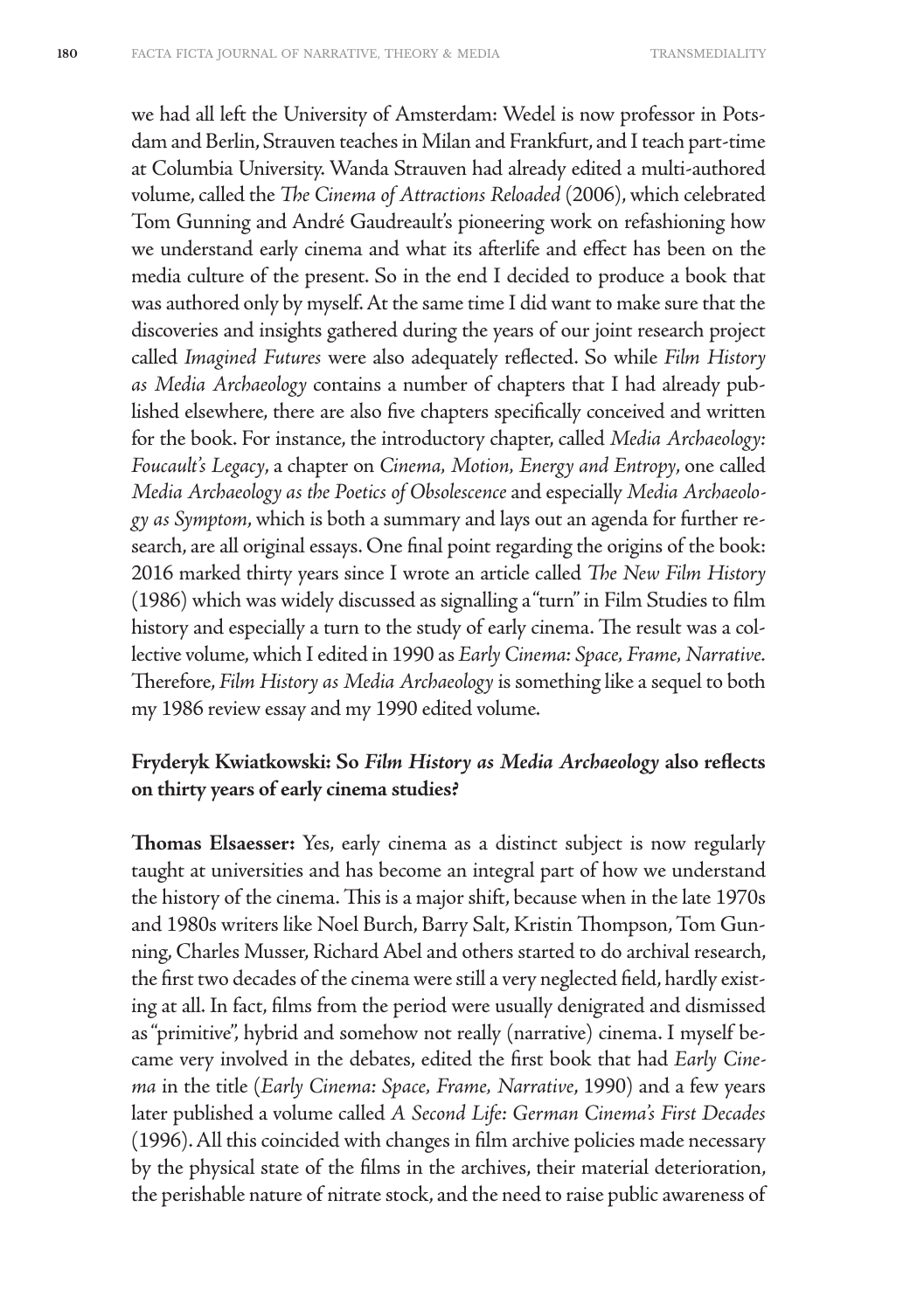our common filmic heritage – a task magnificently fulfilled by the extraordinary festivals devoted to early cinema in northern Italy.

#### **Fryderyk Kwiatkowski: Can you tell a little more about those festivals? What role did they play in the development of early cinema studies?**

**Thomas Elsaesser:** The two most important ones take place in Pordenone, whose Le Giornate del Cinema Muto have been held annually since 1985, and in Bologna, where Il Cinema Ritrovato has been celebrating film restorations and rediscoveries since 1986. It was in Pordenone, during my first visit there in 1989, that I made the acquaintance of scholars, archivists and film specialists from all over the world. The film shows, often well past midnight, allowed one to see a very broad spectrum of films, especially from the period between 1907 and 1917: crucial years, as it turned out, for the cinema's consolidation and internationalisation. But also crucial years for encountering a cinema that was very different from classical Hollywood. One very quickly realised that these films did not want to be either "anti-narrative" or "avant-garde". Rather, their ways of representing the world clearly had their own logic, their own internal rules: working in a rich trans-media environment of sound, image and spectacle, the directors seemed suddenly incredibly inventive and bold, and so it was as if one was discovering a lost civilisation: a cinema that was vigorous, vital and surprisingly self-assured: early cinema.

#### **Fryderyk Kwiatkowski: How archaeological approach was imagined when scholars begun to discuss its application to studying media history?**

**Thomas Elsaesser:** Already in my introduction to *Early Cinema: Space, Frame, Narrative,* I used the phrase "from linear history to mass media archaeology", and explained that we needed a "new archaeology […], because of the fundamental changes that film had brought to the notion of time, space and material culture" (1990, 1). But at that moment in time – 1990 – different interpretations of media archaeology were already in circulation. Most originated with German scholars: Siegfried Zielinski initiated a debate with his book *Audiovisions* (1989; English edition: *Audiovisions: Cinema and Television as Entr'actes in History*, 1999) which differed from the more philosophical approach to media history with an archaeological emphasis that first emerged around Friedrich Kittler and his disciples, in Berlin at the Humboldt University, under the name of "Medienphilosophie". Later in Weimar at the Bauhaus University the IKKM was founded, whose name International Research Institute for Cultural Techniques and Media Philosophy indicates yet another direction. However, both Siegfried Zielinski and the schools around Kittler were not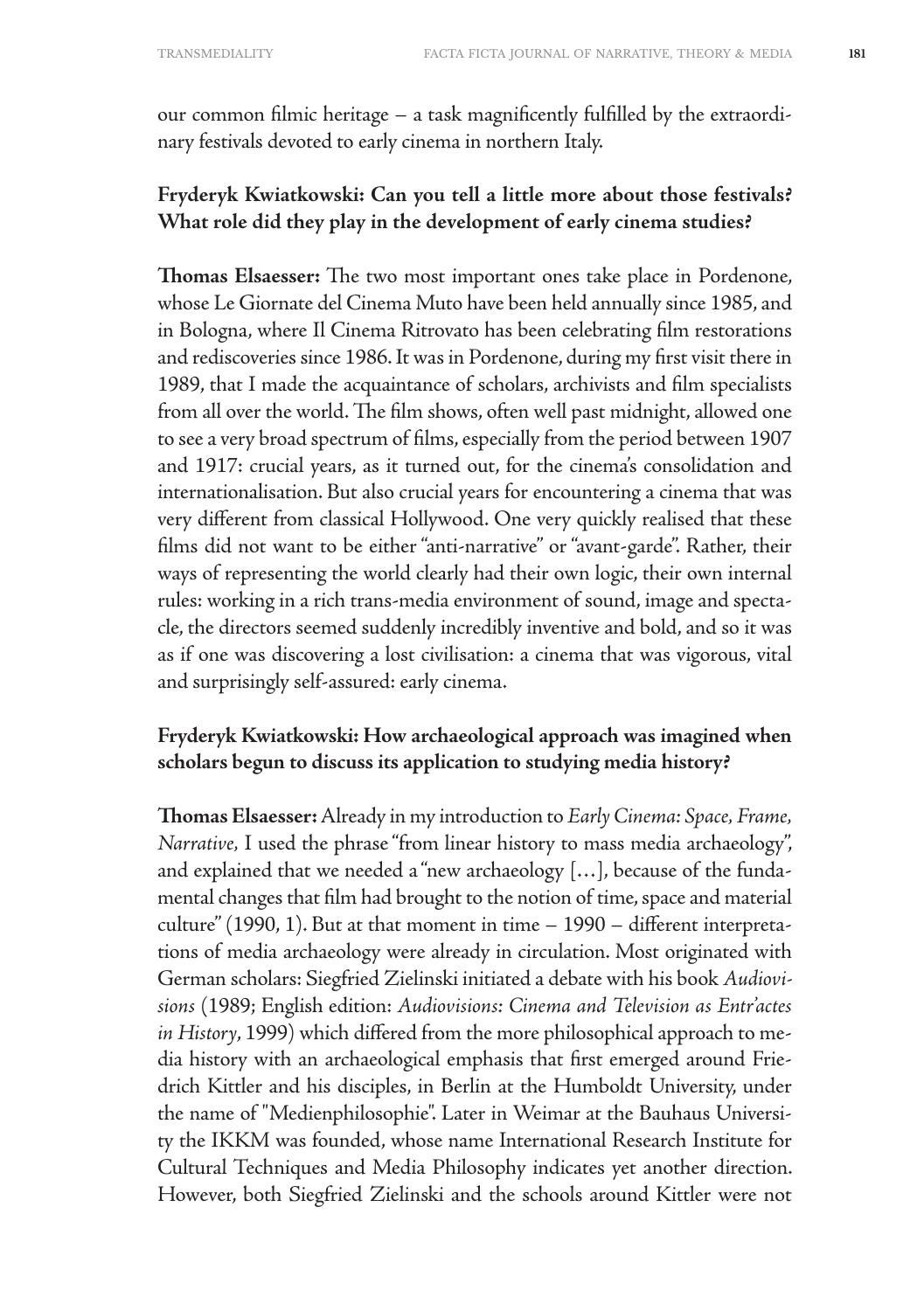primarily interested in the cinema. The subtitle of Zielinski's book was *Cinema and Television as Intermezzi in [Media] History*". By contrast, we in Amsterdam still believed that the cinema was the key to understanding both the media configuration around 1900, and the rapid changes that the media landscape was undergoing around 2000. One person who was trying to mediate between those of us who were interested in doing cinema history as media archaeology (the Amsterdam school) and those who were more interested in media archaeology in relation to digital media (the Kittler school) was Jussi Parikka who had studied with Kittler but also spent half a year with us in Amsterdam. But I must not forget that there was also a group of scholars with an interest in media archaeology, but with a primary focus on television. One could count Zielinski's *Audiovisions* among the inspirational publications, but a person closer to us geographically was William Uricchio at the University of Utrecht, who was a key figure in the study of the origins of (German) television. There were other important figures, for instance, Erkki Huhtamo at Berkley and Wolfgang Ernst in Berlin, and, as several chapters in my book show, media archaeology to this day can mean very different things to those who are engaged in it.

#### **Fryderyk Kwiatkowski: What particular goals did you want to achieve with your team in Amsterdam?**

**Thomas Elsaesser:** Our main emphasis in our research initiatives in Amsterdam – both *Media Archaeology* and Imagined Futures – was on the cinema as the royal road to media archaeology. For Kittler and others, such as Bernd Siegert, it was the genealogy of the digital. Kittler's book *Gramophone, Film, Typewriter* (1986; English edition 2006) took these three "recording systems" ("Aufschreibsysteme") as possible ways of understanding the technologies that underpin any symbolic system: not just the electronic relays that generate the "on-off ", "zero-one" of the digital system, but going back to the materiality of the immaterial, and the technologies of intimacy: alphabet, printing and the personal typewriter, the postal service and love letters, music notation and the gramophone, celluloid and film, mathematics and coding. By contrast, we were primarily interested in the different modes and materialities of vision, of visualisation, and of how these connect to optics as well as to the dispositifs through which the visual is actualised.

#### **Fryderyk Kwiatkowski: Which thinkers have influenced you most? How has your approach to media archaeology developed through time?**

**Thomas Elsaesser:** A strong influence was Michel Foucault, from whom we took the term "archaeology" in the first place. But equally strong was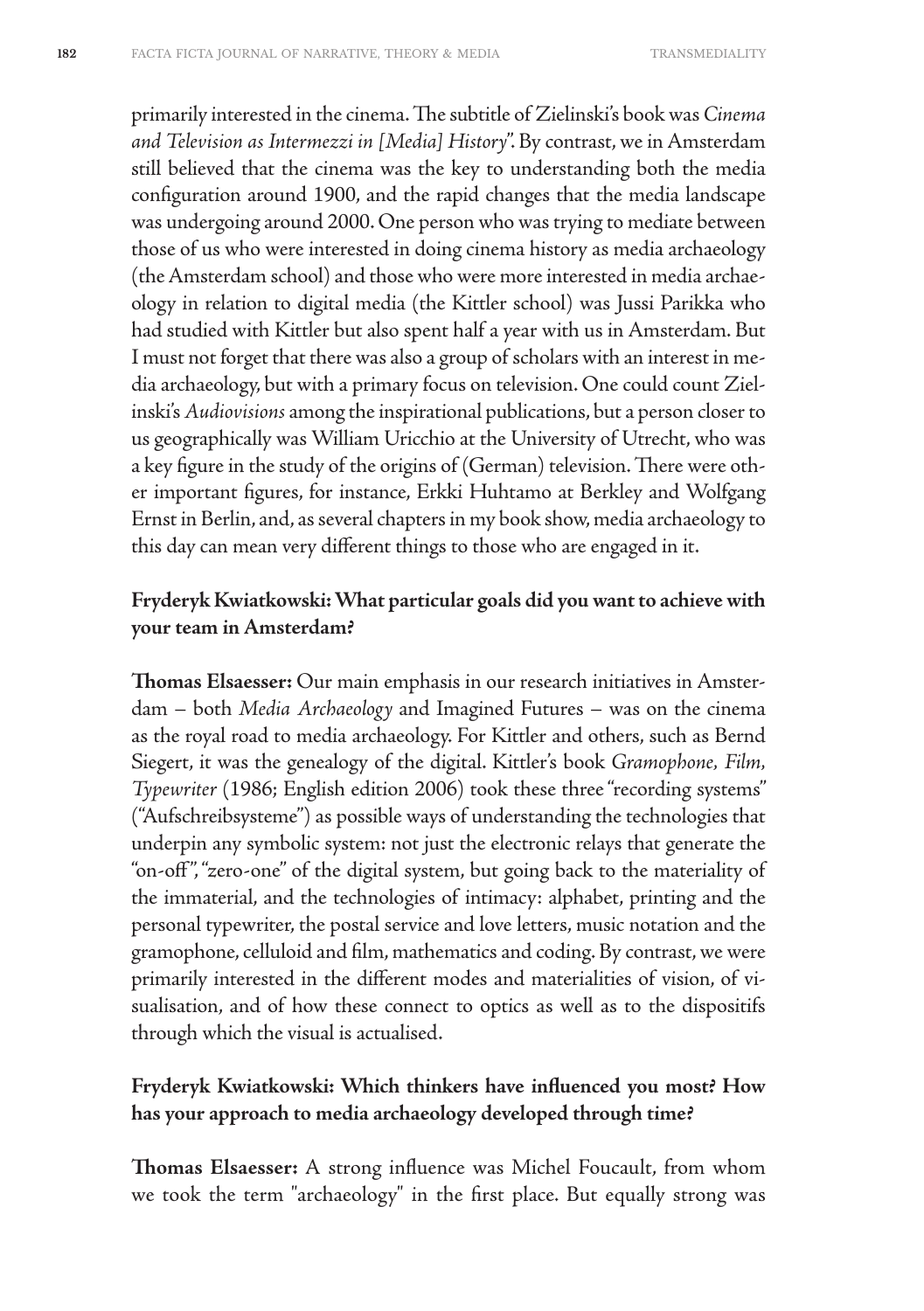the presence of Walter Benjamin in my own thinking, and a little later, after I had already published *Early Cinema: Space, Frame, Narrative*, I discovered Jonathan Crary's *Techniques of the Observer* (*Techniques of the Observer: On Vision and Modernity in the Nineteenth Century*, 1990). People I have known and still value personally, and who were deeply committed to both film history and early cinema included: Kristin Thompson and David Bordwell, Geoffrey Nowell Smith, Charles Musser, Siegfried Zielinski and Tom Gunning. But there were also Michael Chanan, Barry Salt and Noël Burch. You cannot imagine two people more different in their intellectual interests and convictions than Salt and Burch, but I found them both extremely – in different ways – inspiring and challenging. When I came to write *Film History as Media Archaeology*, I wanted to give my respectful due to these friends and colleagues, as well as pay attention to the different strands that made up media archaeology as we currently use the term. But I wanted to put the emphasis on film, cinema and cinema history as they crystallised around the early period between 1895 and 1925, which – precisely because this period was so different – became paradigmatic for how I wanted to study all of cinema, that is, by emphasising cinema's interaction with other media. This makes up the first third of the book. At the same time I wanted to engage with those who were actually thinking through the origins of the digital. So the second third of the book is actually devoted to what I call "tracking the digital" by means of media archaeology. And the last third was to give due attention to those who in the creative field practiced media archaeology, that is, who came from filmmaking and from installation art, and were showing an extraordinary interest in the so-called obsolete media. This interest in obsolete media, which was not just nostalgia for physical, tactile objects in a world increasingly immaterial and virtual, was one of the key aspects of media archaeology in the art spaces, i.e. galleries and museums. So media archaeology has to do with recovering the multiple origins and deeply embedded media contexts of what came to be known as cinema; with accounting for the surprisingly quick and pervasive takeover of communication media by digital tools and digital thinking; and for the way the art world has responded to the – belated – realisation that it was the cinema which was the most vital and important art of the twentieth century.

In our courses at Amsterdam University we always made a point of starting with – and starting in – the present, taking as examples media practices and media objects that the students were already familiar with. We then made them strange by unfolding a genealogy of these phenomena back to other, earlier incarnations and configurations, while not afraid to draw parallels and even introducing anachronisms. So we had units that were called: "Archaeology of the Screen", "Archaeology of Sound", "Archaeology of the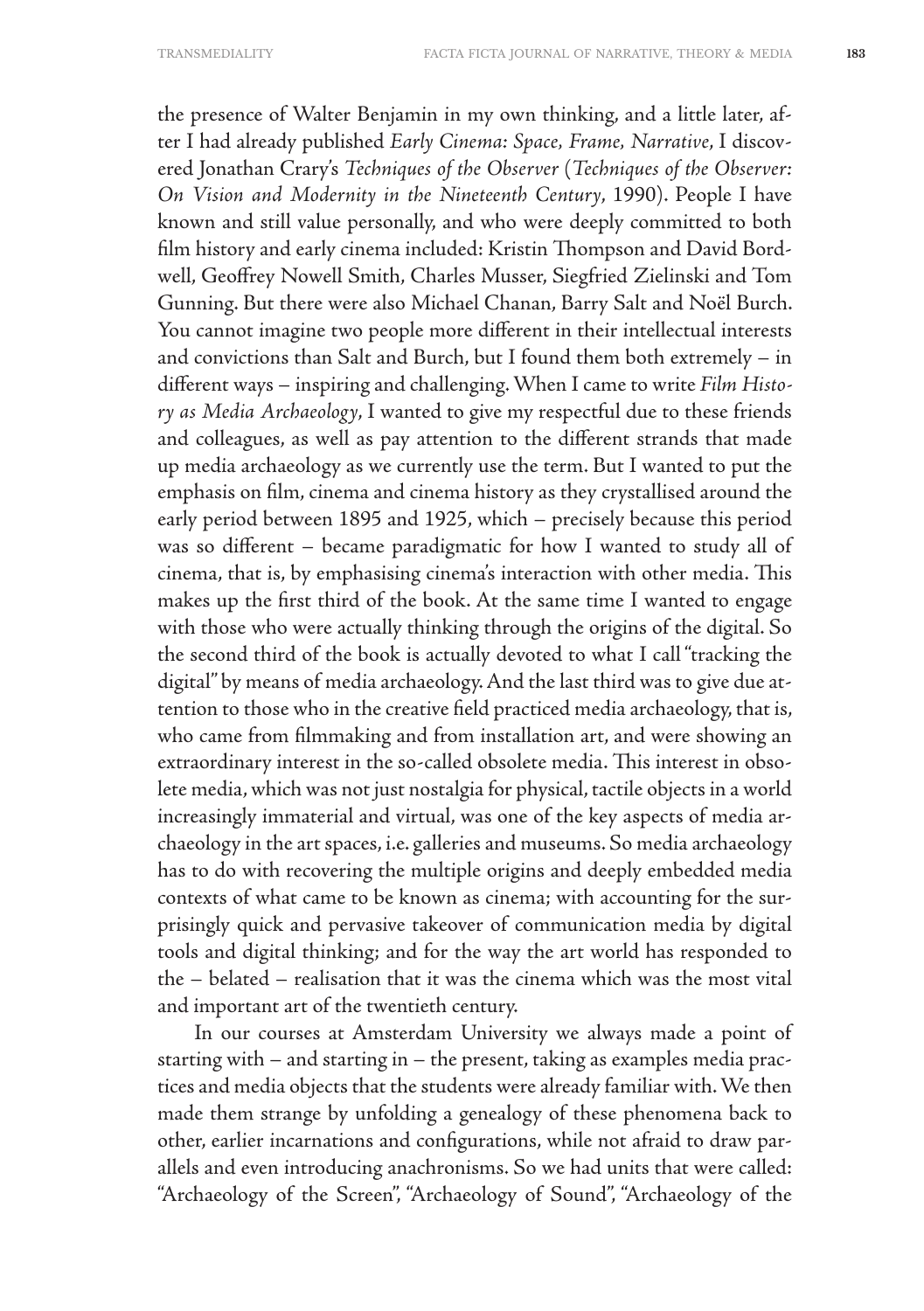Camera", as well as "Archaeology of Colour" and "Archaeology of Audiences", but also "Archaeology of Surveillance", for instance, very much in the spirit of Foucault's *Discipline and Punish* (1975; English edition *Discipline and Punish: The Birth of the Prison*, 1977). By always teaching the contemporary with an eye to its genealogies and archaeologies, we treated the cinema – its technologies, its institutions, its social and physical spaces – in the way an engineer treats a machine or an appliance: we diagrammatically "exploded", in the manner of a blueprint, the cinematic apparatus into its constituent parts and looked at them separately. But "archaeology" – as I said – of the screen, of the camera, etc. – was the guiding principle and we divided the different aspects up, so that for the fourteen weeks of the semester, we devised seven distinct "archaeologies", devoting two weeks to each. Since the course was obligatory for all MA students, it was structurally conceived in very similar ways to the parallel course that MA students had to take, namely "Film Theory: An Introduction through the Senses", which ended up as a book (2009) co-authored with another former student-turned colleague, Malte Hagener.

## **Fryderyk Kwiatkowski: Could you elaborate on what was the exact relationship between the courses on film theory and media archaeology that you had been giving?**

**Thomas Elsaesser:** The "Film Theory" course was constructed similarly to "Media Archaeology" course. What in the *Film Theory* book is "cinema as window and frame", "cinema as mirror and screen", "cinema as eye and gaze", "cinema as sound and ear", "cinema as skin and touch", "cinema as mind and brain" had its counterparts in the media archaeology course: the expanded, exploded cinematic apparatus. So the students had to take these two courses, and it gave them a very good grounding. Not only did they see how film theory and film history connect with each other, once one changes one's angle of approach, but they also realised how the present connects to the past that is never "past" but alive in the present and how film and cinema have always been very aware of how to address and implicate the different perceptual senses, both via technology (the apparatus and the institutions) and via technique (the stylistic and formal means, the rhetoric of narrative, the staging and mise-en-scène). In short, we tried to convey to the students a coherent proposition about how to study cinema in the twenty-first century, without implying or endorsing a fatal break between the "analogue" and "digital", in much the same way we refused a radical opposition between "classical Hollywood" and "art and avant-garde" cinema. We were interested in the common elements – the ontologies and archaeologies of the cinema – not the binary divisions or ruptures and breaks. This was the original idea: to produce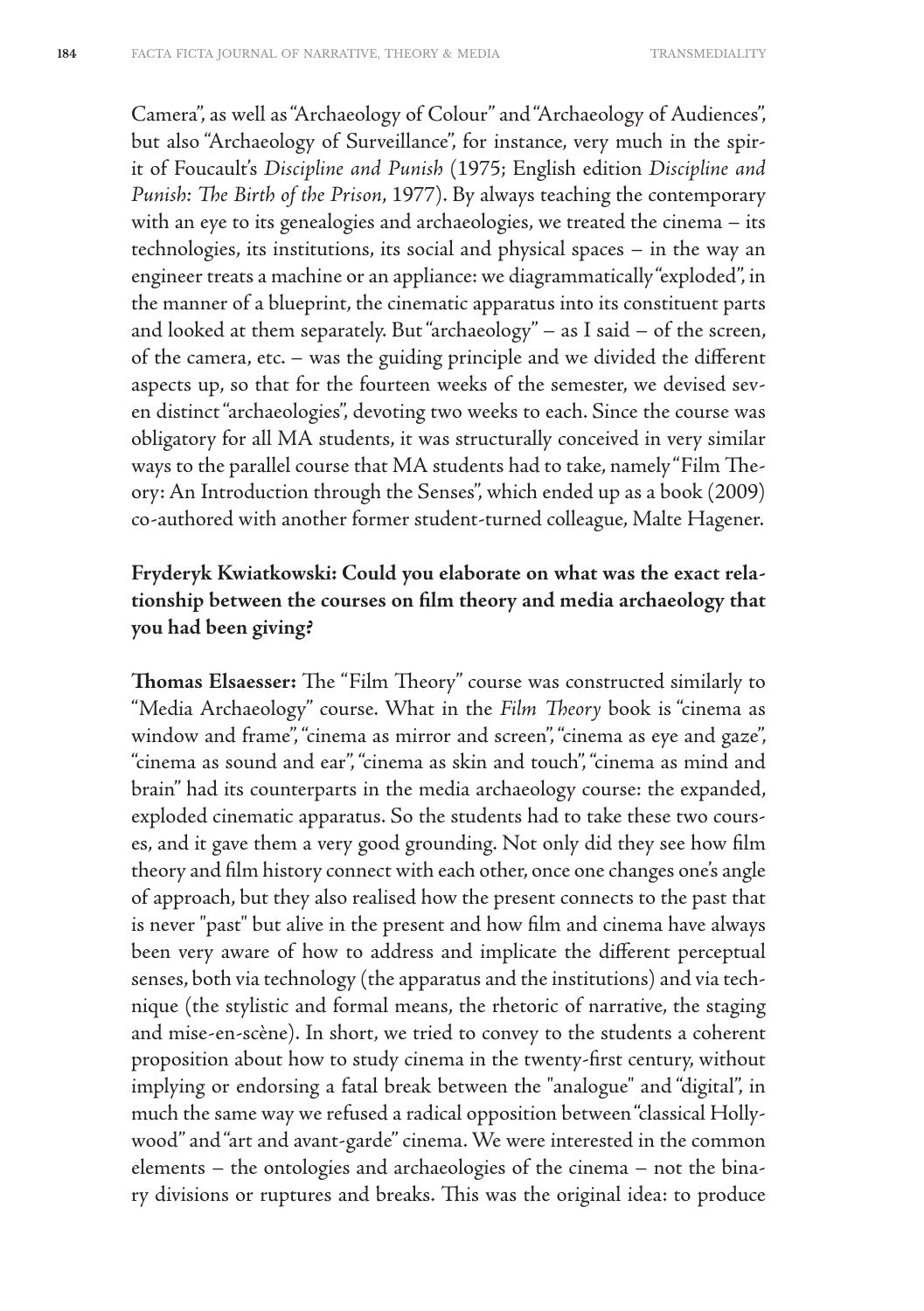a parallel volume to *Film Theory* on *Film History as Media Archaeology*, also divided into seven chapters. It never happened, and instead I used the title, but produced an altogether different book. Now that *Film History as Media Archaeology* ended up being a much broader and more ambitious book, which addresses many more issues, perhaps we can go back and find a way for the three of us – Wanda Strauven, Michael Wedel, and myself – to put together our various lectures and presentations and revise them into a book to be called *Media Archaeology – An Introduction through the Senses*…

**Fryderyk Kwiatkowski: Let's talk about some of the issues that you discuss in your book. Erkki Huhtamo suggests that we can think of media history as an area of constantly recurring phenomena. Tom Gunning perceives film history as a series of parallel histories. Although your approach to film history is slightly different, you also have contributed to this discussion by showing that certain uses of cinematograph from the early period can be seen as anticipatory for contemporary ones. You recall for instance the cartoon vision of Thomas Edison inventing the telephonoscope as an example of nineteenth century Skype. On what basis, however, are we allowed to make such comparisons since in many cases it would be difficult to establish a historical continuity between these forgotten, obsolete media and the contemporary ones?**

**Thomas Elsaesser:** This is a very good question and it is a difficult one. First of all, those parallels – sometimes deliberately anachronistic or counterfactual – function as a kind of "Verfremdungseffekt": they try to make strange what we think we know and usually take for granted, or what we think is "brand new" and has never been thought before. One of the key pedagogical aims of media archaeology as applied to cinema is once more to make the past strange and to emphasise that the past is very different from the present. Even more important is that the past could have had a different future, and often believed it would have a different future from the one that came to pass. In other words, one of the methodological moves of media archaeology, which distinguishes it from film history, is that it assumes history as not necessarily linear, not a line of inevitable progress towards a specific goal, whether this is "greater and greater realism" (in the cinema), better and better technology (in the workplace, the office and the home) or even more perfect democracy (in politics). Therefore, to make these anachronistic comparisons is actually to force the researcher or the reader to ask exactly the question you ask – how can one draw a parallel between two distinct historical epochs? So, it is the shock of that surprise that the past may have had the same problems as the present, the force of the anachronism when the past seems ahead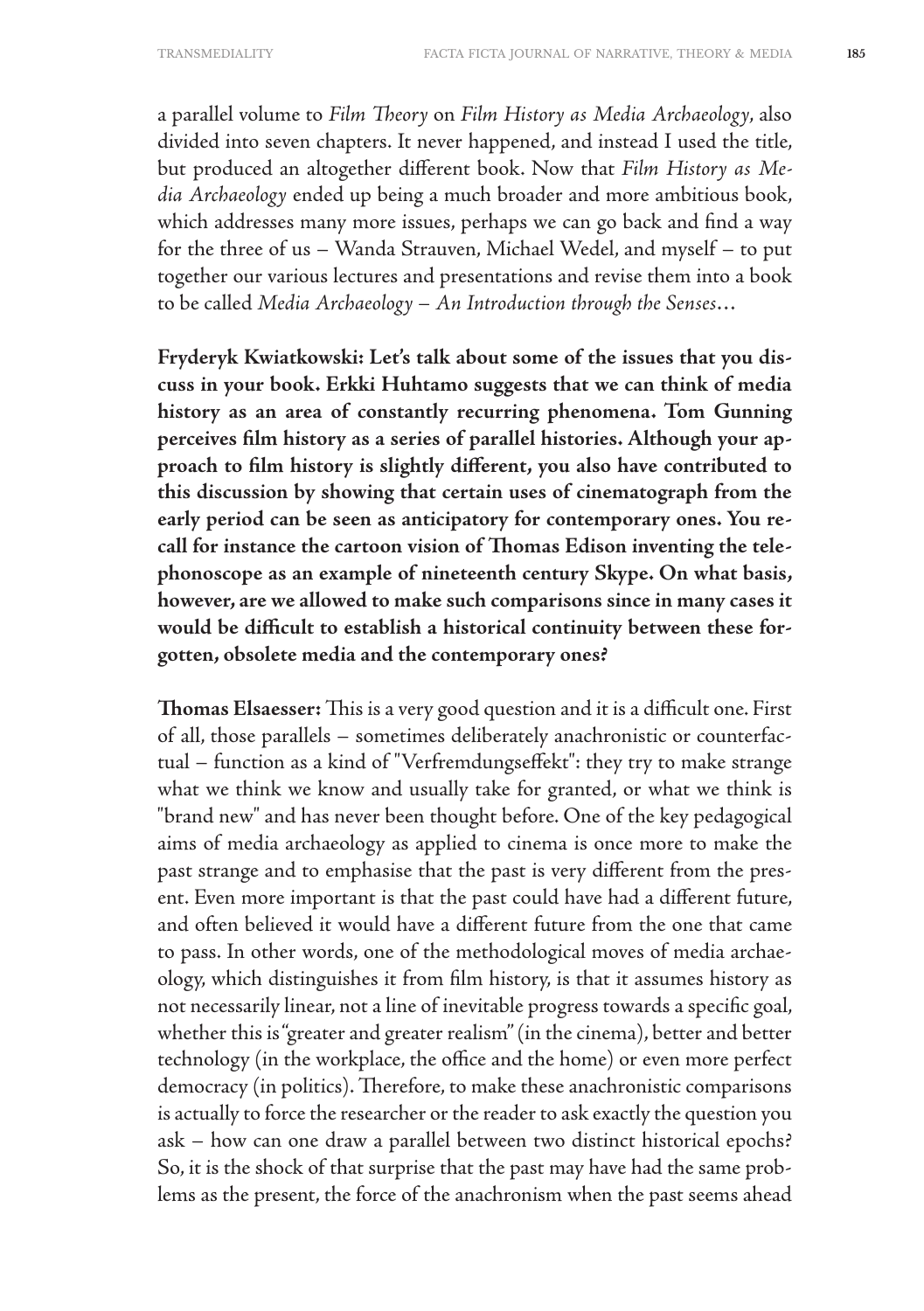of the present. In other words, it is also a way of getting you into the frame of mind for thinking that the past is yet to be discovered and not only there for you to derive the present from.

I think one of the most salient lessons we can learn is that the past is not there to service us in the present; we cannot just appropriate the past. And, therefore, the past has an important potential for telling us something that we may either have forgotten, that we may never have discovered, or that we may need to rediscover, in order to think about our own future in new ways. So it is a complicated relationship that we enter into, when we think of the past as an archaeological site, to be unearthed and delicately to be preserved and put on display, rather than something, you know, like a shop window or a shelf, or even a database from which we just serve ourselves. We should not have this hubris of appropriating the past to either legitimate ourselves, or to simply use those parts of the past that we find convenient, because they confirm or flatter us.

Let's take an example of how, because of a new phenomenon in our present – say, digital 3D cinema – we might rediscover parts of the past that previous generations thought obsolete and overcame: the stereoscope was in the nineteenth century a very sophisticated form of popular entertainment, in the sense of providing a very credible impression of multidimensional space by tricking the eye into thinking it was seeing depth, when it was just seeing parallax. And panoramas and dioramas were the IMAX of the nineteenth century. Obviously, they are not exactly the same, but, again, such anachronistic parallels are there to cure us of our linear, continuous, mono-causal way of explaining the world and explaining media. We have very different technologies at different stages, having different forms of reality, but answering to similar needs, desires, and hopes.

But the parallels can also demonstrate how adaptable human beings are in "naturalising" the unnatural and "moving with the times", so that there often is no need for dystopic visions, for technological doom scenarios or media panics. The example that I always give is from the history of photography. When by the mid-nineteenth century photographers moved out of the studio, abandoned portrait photography, and took their cameras into the street to take pictures of life in the city and of people, in other words, when exposure times became short enough to capture snapshots, people, including Charles Baudelaire, were at first shocked. They were disoriented by the amount of detail that could be represented in the photograph. And they feared that the human brain or the human perceptual apparatus could not take in so much detail without getting confused. It was assumed that such photographs were actually bad for you, they caused vertigo and headaches because there was too much detail or, as Baudelaire put it, "there was a riot of detail" – "une émeute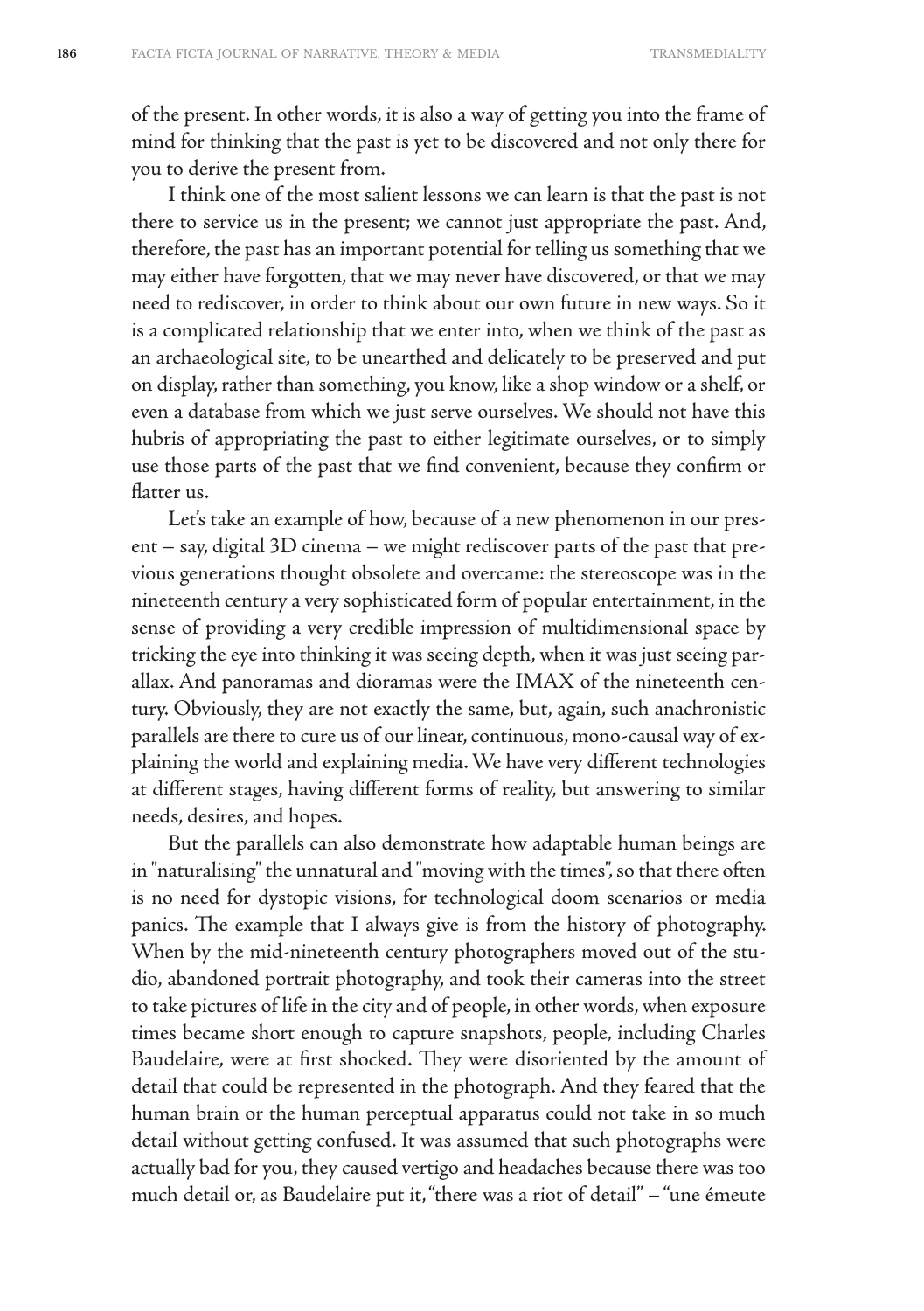de detail" – an "insurrection of detail". His choice of words was not accidental, because he did want to allude to the political implications as well. Now, to us this seems bizarre and extreme, until we remember that when the cinema first came on the scene in the eighteen nineties there was the same panic: too much detail, too much information, too many different sense impressions in the moving picture: the famous rushing out of the theatre when *L'arrivée d'un train à La Ciotat* (Lumière & Lumière 1896) was shown. And now, we have the same thing with digital media. People say we have to protect our children from staring at the screen all day – they suffer from eye strain and develop attention deficit disorder. In other words, the fear of sensory overload has, within the last one hundred fifty years, created panics at least three times over, across very different media: photography, cinema and now computer games and digital media. So again, we have to be very careful not to draw these linear, mono-causal sequences in order to explain specific phenomena.

## **Fryderyk Kwiatkowski: And also, by addressing this issue from another angle, we could say that by using this anachronistic mode of perceiving past inventions and technologies we could also understand better why some of them have been forgotten.**

**Thomas Elsaesser:** Yes. This is an important issue, which I already touched on briefly. Namely, what did the past imagine its own future to be like? We tend to assume that because something happened that it "had to happen", i.e. that it was inevitable. And of course it did happen, we cannot change that, not even if we were to time travel! Yet, nonetheless, there is a place for so-called "counterfactual history". At the University of Amsterdam we deliberately called our second research project "Imagined Futures" precisely in order to return to the past its own future or at least to try and reconstruct what previous generations might have imagined their own future to be, rather than assuming that what happened was also what they expected to happen, because history is tied to the irreversible direction of time's arrow. Film history as media archaeology actually tries to break open this unidirectional flow. And what one then discovers is that the mid-to-late nineteenth century was actually imagining something quite different from what we assume they were imagining. Therefore, the heuristic value of seeing in the telephonoscope the wish for the contemporary Skype is to realise that because of where we are now, we do understand some of the things in the past in a new way. We can then leapfrog and return to the past with a different appreciation of what might have gone on in the minds of the people who were thinking about the future around the 1880s and 1890s. The evidence that you gather from certain books, cartoons, that is illustrations and imaginings that were half-serious and half-playful, is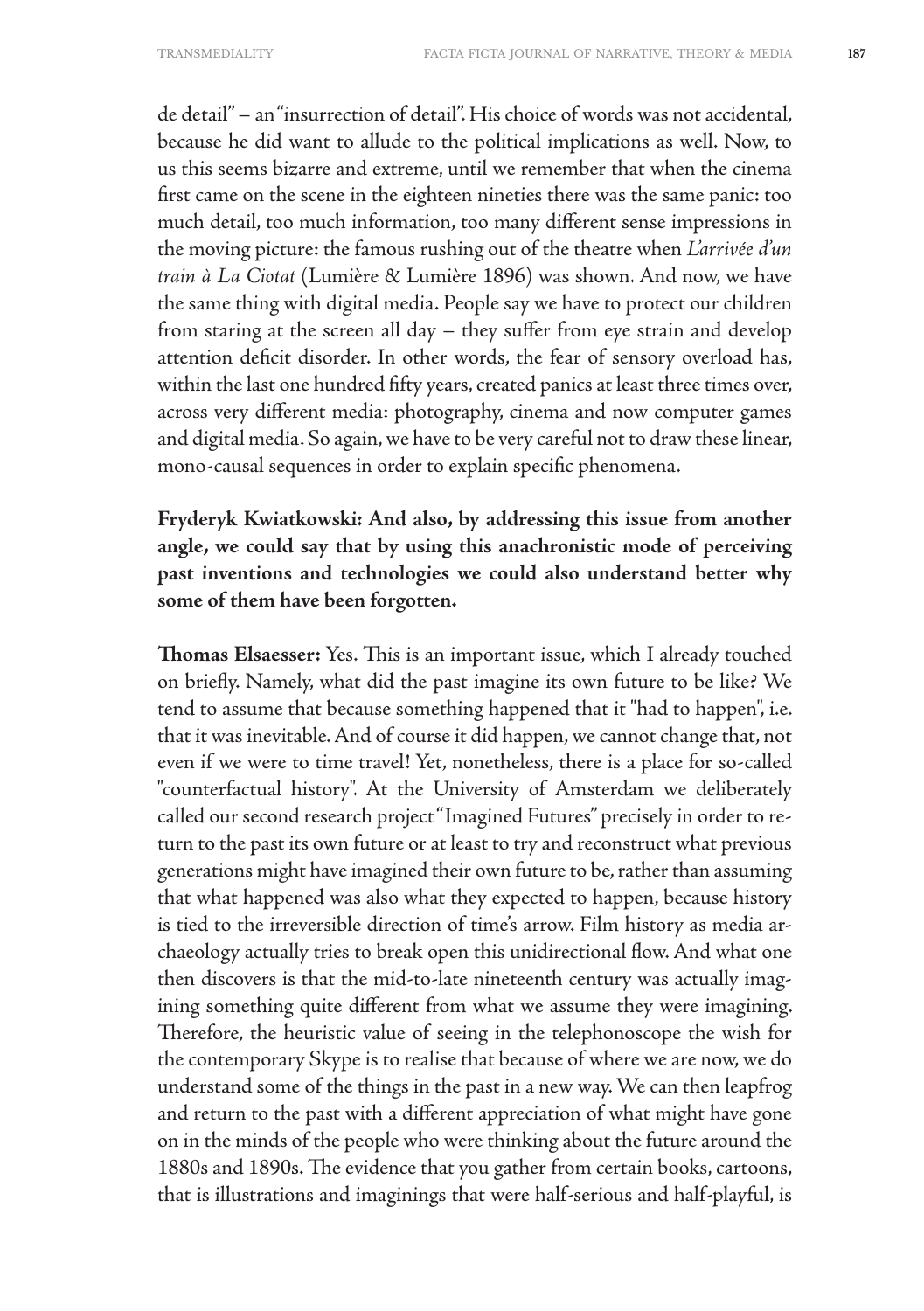very often that the new media technologies which made the largest impact on the popular imagination at that time were the telephone and the telegraph – including fantasies of television – and not chronophotography or what we now understand by the cinema.

#### **Fryderyk Kwiatkowski: Can you specify how those who invented chronophotography imagined its use?**

**Thomas Elsaesser:** Chronophotography was actually seen by its pioneers as an instrument of scientific inquiry. It was not regarded or envisaged as a possible entertainment medium. And so, once you realise that it might have been something else, you also realise that chronophotography was only a temporary technological support for moving images and for the creation of the illusion of movement, because now, of course, most of our images, both moving and still, are based on an entirely different technology – digital imaging, relying on mathematical calculus. But you could also say that our contemporary visualisation techniques are actually dependent much more on the telephone, the telegraph, and wireless or radio transmission than they are on photography, which once more connects us to those technological fantasies of the late 19<sup>th</sup> century, bypassing chronophotograhy and the cinematograph. In addition, it is electricity and electronics, relays and circuits that "produce" our images, rather than optics in the Newtonian sense, or the mechanics of the transmission of motion and energy. I address this in several chapters of my book, and it once more underlines that we can now understand the late nineteenth century differently because our technologies have not so much made theirs obsolete and useless, but because their technologies – and the ideas attached to them – can give us a different perspective on our own (media) technologies. Suddenly, it is the cinema that seems the odd one out, and we can appreciate how extraordinary it is that the cinema developed the way it did, or even that it was "invented" at all. And while some people go as far as to say the cinema was a "detour", that it was already obsolete when it was invented, I argue in the book that this so-called "obsolescence" is actually a golden opportunity for the cinema to continue into the digital age.

#### **Fryderyk Kwiatkowski: Can you elaborate on how this is possible?**

**Thomas Elsaesser:** It is a complicated argument, and I spend many pages in the book on explaining how I see it. Especially, the concluding chapter *Media Archaeology as Symptom* tries to lay out my reasons. Basically, it is my way of saying that there is a special pay-off or benefit for the present, once you assume an archaeological perspective and liberate yourself from a linear model of history,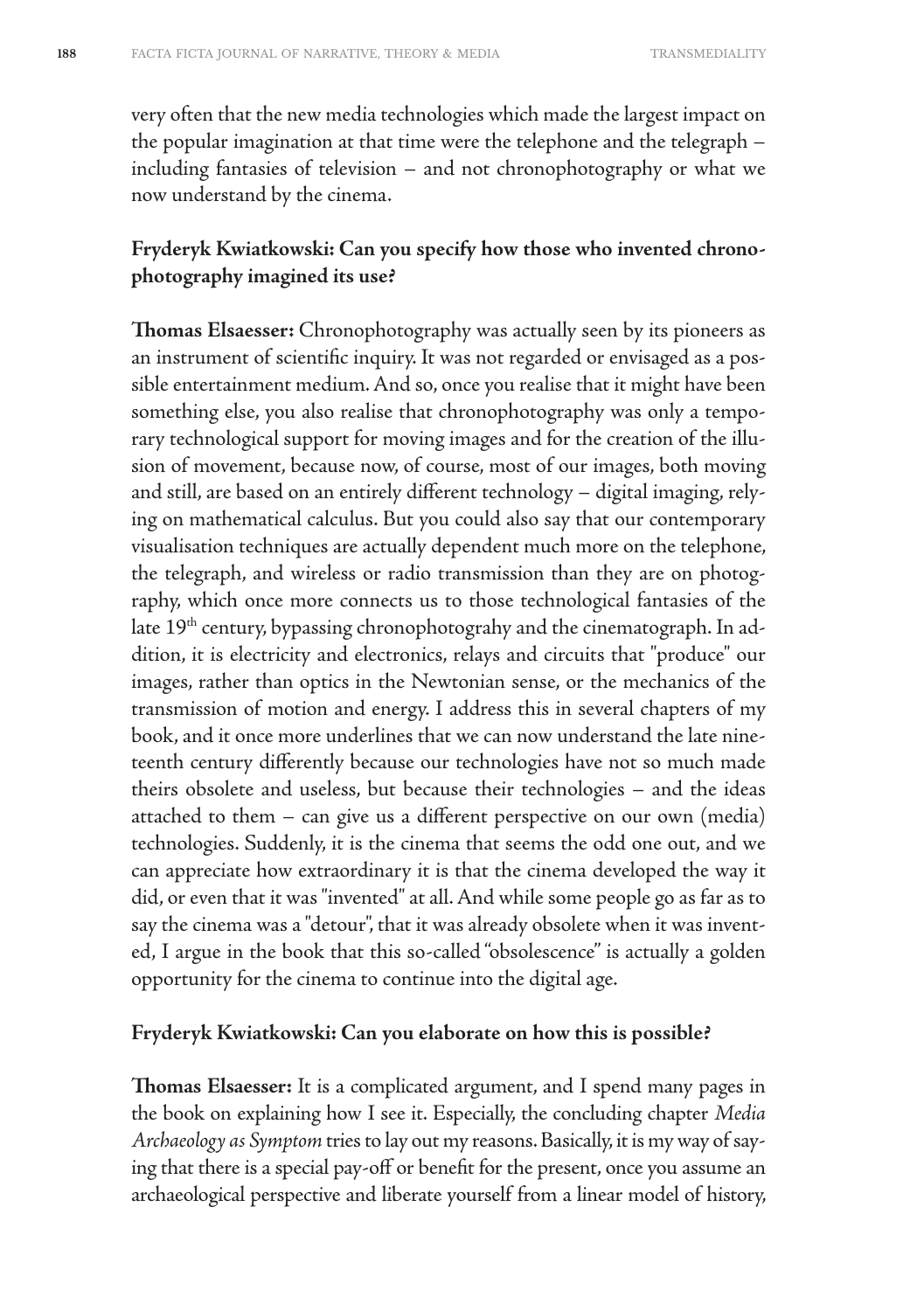which goes beyond having simply a more respectful attitude to the past. But it is only now that we have digital media, which on the face of it represent such a major rupture and so many radical breaks, that we are free enough from thinking that there is only one way of writing media history, one way of conceiving film history. Some scholars, of course, accept the rupture as terminal and declare the cinema dead. Others consider digital projection or watching a film on a laptop "not cinema".

For the rest of us, the digital may not be such a technological rupture – I have called it: "everything changes and everything stays the same" – but instead a unique chance to rethink cinema altogether. It liberates us to see all the possibilities and thereby to see certain historical figures who have so far been relegated to a very minor role in a new light: someone like Georges Demenÿ, or other forgotten pioneers like William Paul and many, many others. We can now see the richness of their imagination, and their determination to pursue a certain vision. From which we can conclude that not every use of the cinematograph has to end up in the movie house. The result is that in recent years we have seen enormously productive research being done into non-entertainment uses of moving images and the cinematic apparatus. In my book series "Film Culture in Transition" we published *Films That Work* (*Films That Work: Industrial Film and the Productivity of Media*, 2009), edited by Vinzenz Hediger and Patrick Vonderau, about industrial films, about advertising films, and many other "operational" genres of filmmaking. There is also valuable research on medical films and on the use of the cinematic apparatus for surveillance, especially for military uses. For instance, think of the filmmaker and installation artist Harun Farocki, who has devoted a large part of his career to the investigation of "operational images" – sometimes taking his lead from theorists like Vilem Flusser and Paul Virilio. In other words, we have considerably diversified our understanding of the moving image. For this, I coined a number of shorthands, talking about the "S & M" uses of the cinematic apparatus. By "S & M" I obviously do not mean sado-masochistic but: "Science & Medicine", "Sensoring & Monitoring", "Surveillance & the Military", and, of course, Gilles Deleuze's senso-motoric understanding of the cinematic apparatus. In other words, there are the typically Foucauldian dispositives of power and control, matched and meshing with human physiology and the senses, involving the whole body, or if you like "the body as a total perceptual surface".

So, you can see that suddenly this obscure past of the origins of cinema can open up into an incredibly wide field of networks and interconnections whose links we clearly see today, but which already existed throughout the nineteenth century, except that by trying to make the cinema into a high art form, historians of cinema isolated the films and the filmmakers from their contexts and connections, blocking them and even suppressing the facts. Once liberated from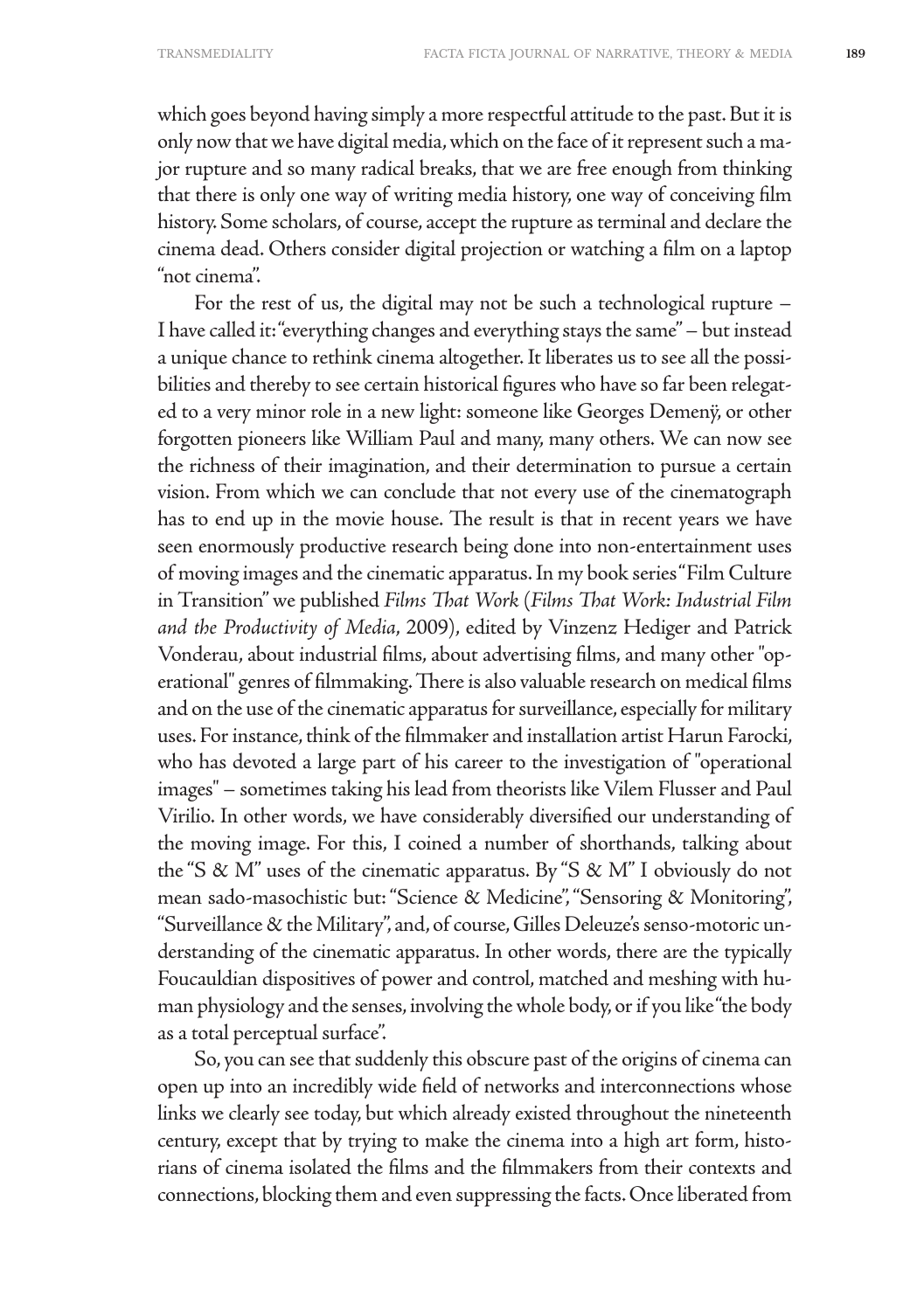the twin obsession of the "Seventh Art" – with its goals and teleologies, with its masterpieces and pioneers, its "firsts" and "great auteurs" – and of history as driven by linear causality and mono-causal explanations, we can finally take a fresh look at all of this, and paradoxically, it is the digital turn that has to some extent helped us open the door.

For instance, we can now place the so-called "coming of sound" in a much broader spectrum once it is known again that right from the start the cinema was never silent. There is now extraordinary evidence that makes it clear that, from the 1890s onwards, engineers and film manufacturers had been trying to synchronise sound with images. After all, Edison invented the kinetoscope as a companion apparatus to the phonograph, and not the other way round, but in both cases, sight and sound were always thought together. So, you see how, when you shift your attention, not only does the past open up onto new facts, but to what is considered to be pertinent facts, making this past so much more diverse, because you see new connections. The confusion and profusion of today is somewhat "tamed" when you discover the diversity of the past: scholars began to connect wax-museums and the cinema, they saw the links between Spiritism and the cinema, between hypnotism and the cinema, between world fairs and the cinema, between colonialism and the cinema. It was this tremendous liberation that we experienced, first with early cinema and then with media archaeology, once we no longer had to debate whether the cinema was "invented" by Edison or by the Lumière Brothers, and once we no longer clung to the idea that cinema developed from silent to sound, from sound to colour, and from 2D to 3D. Sound, colour and 3D were already in place around 1900, both as ideals and as practical experiments, but they were not ready for full implementation. What matters, however, is that their existence, even as failed experiments, shows that there is no linear progress to the history of cinema. And it was the shock of the digital turn that made it blindingly obvious. So, rather than saying that digital cinema is the death of cinema, I argue that the digital liberated the cinema in all its richness of the diverse pasts, which also implies that we cannot possibly know what the future of cinema holds, because only now do we really get a sense of its pasts, and discover new pedigrees and genealogies leading to the present.

**Fryderyk Kwiatkowski: In your book you discuss several types of revisionism in film archaeology. One is aimed at re-examining the origins of cinema. But scholars have different approaches to this issue. What prompted film scholars to start asking new questions relating to the early years of cinema?**

**Thomas Elsaesser:** Yes. One prominent revisionist trend has been to study the history of cinemas as opposed to studying the history of films. Which is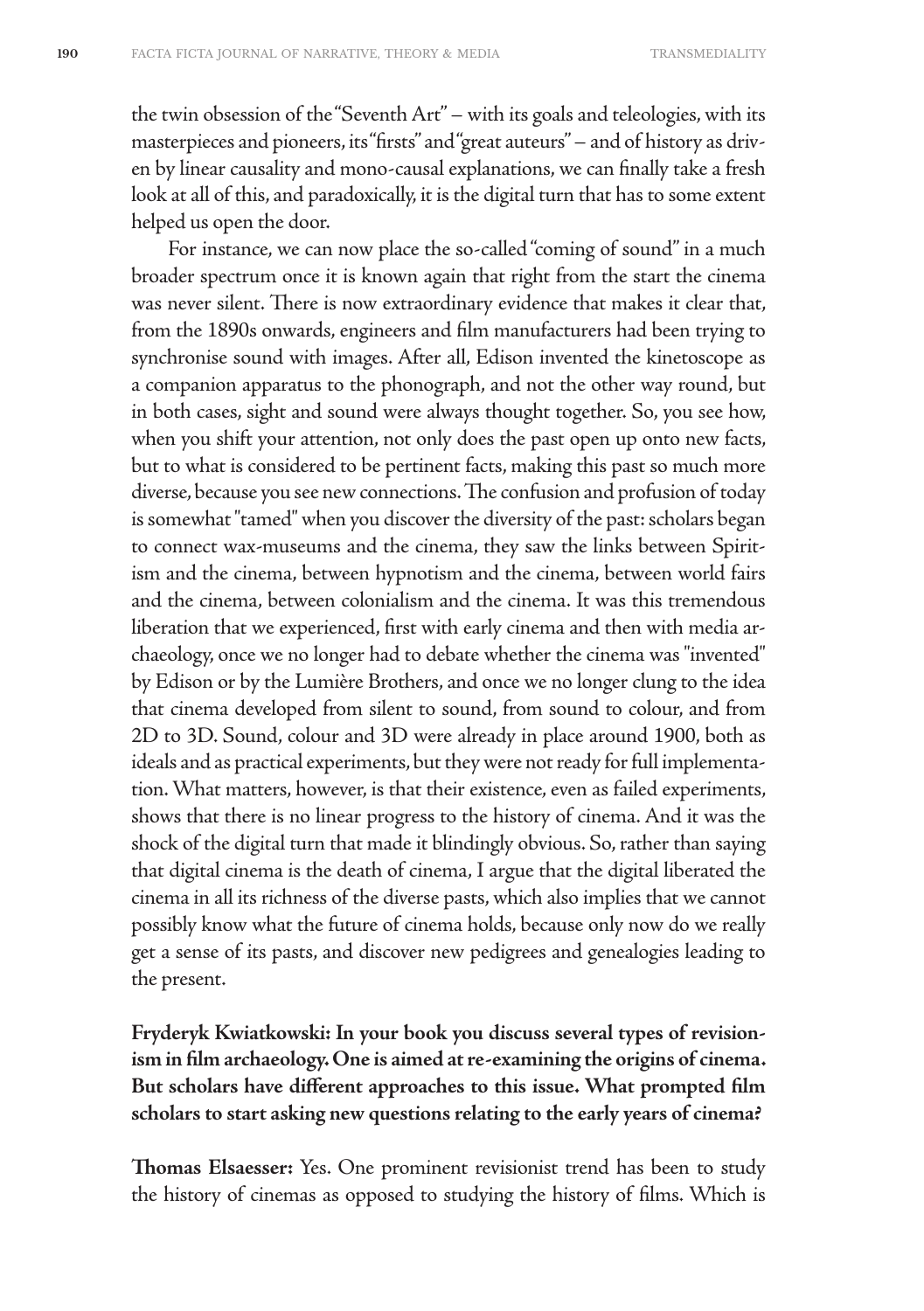to say to study the physical spaces of cinema in the urban environment: where were movie houses located? What was the economics of selling snacks and soft drinks? Were the first cinemas in working-class districts or always aimed at middle class audiences? Were they in business districts, so people could catch a film after work? How did we get from penny arcades to multiplexes? What is the symbolic significance of the architecture of movie palaces, i.e., what does it mean that movie houses often have neo-gothic facades, Egyptian facades, sleek modern design or conjure up Orientalist associations, like the famous Grauman's Chinese Theater in Los Angeles?

Another aspect that has raised new questions for scholarship: what was the constitution of audiences? Was the cinema for women and children? Was it for family audiences? Was it for young men? Was it a place where you could furtively meet with members of the opposite sex? All those things have now become part of what we understand by the history of cinema or reception studies, with a special interest in recent years in the "film experience", which in turn relates to a film-theoretical interest in emotion, affect, empathy, atmosphere, embodiment.

All of this can be regarded as a turn to a more materialist film history, putting the emphasis not on the films, but on the conditions and structures that made films possible – the study of the mode of production, the studio system, business models as they differ from classical to post-classical cinema, or aspects of hegemony and globalisation in the cinema, and how to address very diverse audiences.

Scholars like Kristin Thompson, for instance, studied early cinema by also examining the figures for the export and import of celluloid, and of trade agreements, in order to determine the "influence" of American cinema in Europe. She took account of many other aspects that traditional film history never showed any interest in. From these apparently marginal but material aspects she was able to draw some very important conclusions about the migration of cinematic styles, of how and when the style of Hollywood film-making entered Europe. She also tried to explain how and why certain directors moved from France and Germany to Hollywood: Ernst Lubitsch, Friedrich Murnau or Maurice Tourneur – countering the idea that all foreign directors in Hollywood were political refugees or "exiles".

#### **Fryderyk Kwiatkowski: What is your particular approach within these discussions? So how did you approach studying cinema as a narrative medium?**

**Thomas Elsaesser:** For my part, I always wanted to combine an understanding of films and an understanding of the contexts of film: production, exhibition, distribution, and so on. I have always wanted to see them as connected.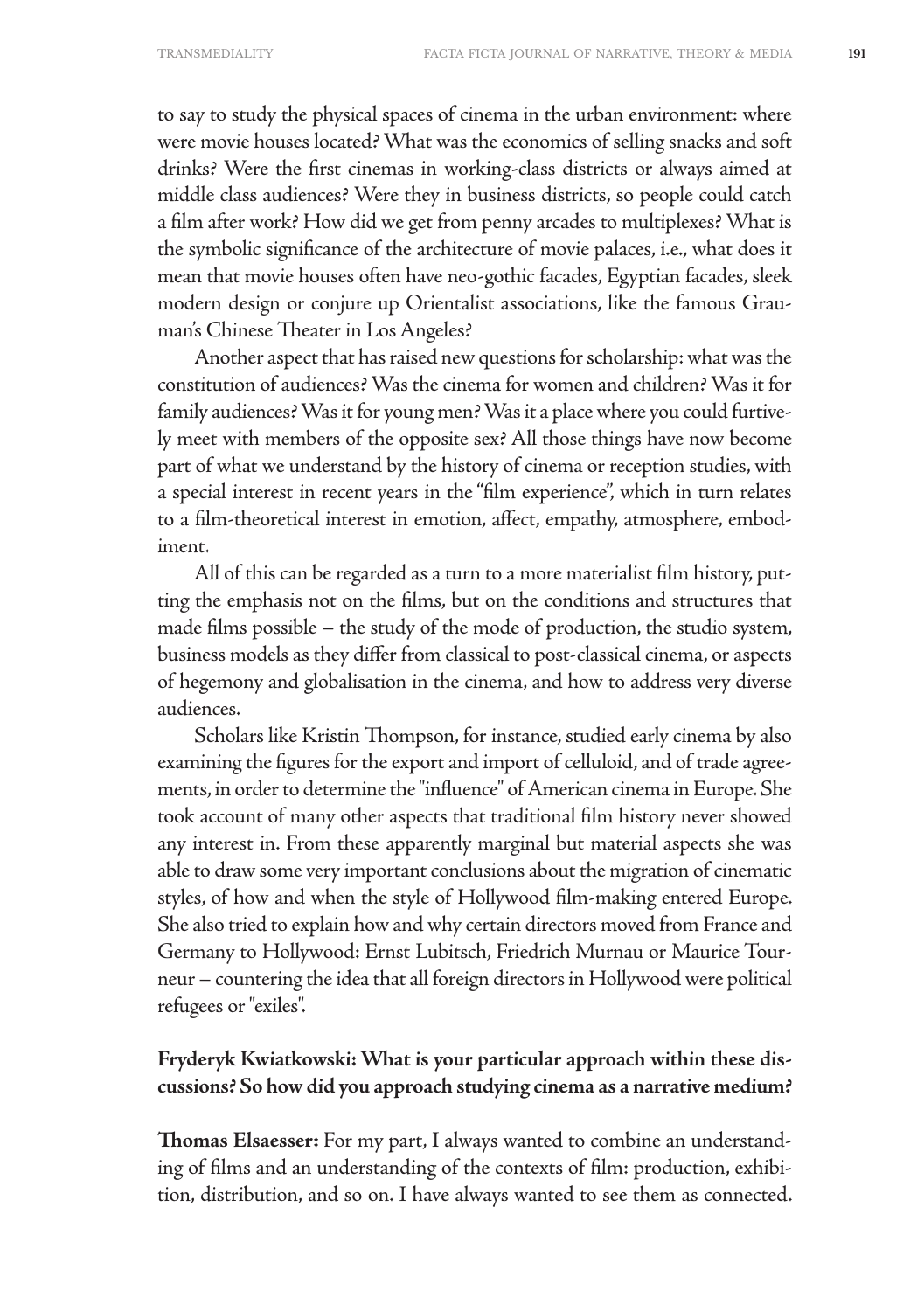What helped me was that I was influenced by Michel Foucault and Walter Benjamin. They taught me to read films as social texts and to understand film form as responding to certain external pressures as well as internal constraints. The example that has become very typical was the attempt to understand why and how the cinema became a narrative medium. Early cinema studies – notably by Charles Musser and Tom Gunning – established beyond any reasonable doubt that this was not a natural occurrence, this was not the inevitable destiny of the cinema, but was instead the result of an interplay of many different factors: some of them technological, some of them determined by the power relations between producers and exhibitors, some of them having to do with trying to capture a particular kind of audience, namely the "bourgeois" spectators used to the theatre, rather than to appeal to a working class audience that was interested in gags and showmanship: this is where Gunning's "cinema of attractions" has one of its roots. So these different revisionisms that you mentioned, may have tended to downplay the significance of the film itself, but by offering a materialist explanation for narrative they can and did lead back to the films.

My particular contribution, if you like, was to examine these broader questions around certain specific films treated as case studies. I like to demonstrate how tightly film form and actual film content can be correlated with what appear to be entirely external factors. So, in my book there were to be three such case studies: one of a so-called "silent" film from 1914, a German film by Franz Hofer called *Weihnachtsglocken 1914 – Heimgekehrt*. Unfortunately, for reasons of space, it had to be left out, but it has been published elsewhere, in English (1999), German (2002), and French (2006). Included is the case study of an early German sound film from 1932 *Das Lied einer Nacht* (Litvak), which was a very popular musical, but shows an extraordinary degree of reflexivity about the relation between body, voice and technology. Also featured in the book is a case study of Walter Ruttmann and the "optical wave", once again considering a completely different context for how we can apply fresh thinking to sound and image, avant-garde and mainstream, animation and real live action.

**Fryderyk Kwiatkowski: Let's talk about another topic, which you partly touched upon, but by referring it to transformations in film narrative and aesthetics. In your book you show that some of the technologies, that were advertised as "new", like 3D, were not such at all. Could you elaborate on how these technologies have been recently used by filmmakers and what effect they have on contemporary aesthetics and cinematic experience?** 

**Thomas Elsaesser:** I'll give you an example that struck me: the film *The Revenant* (Iñárritu 2015), which I found interesting for two reasons. One is that I've worked a lot on 3D and there's a whole chapter in the book that discusses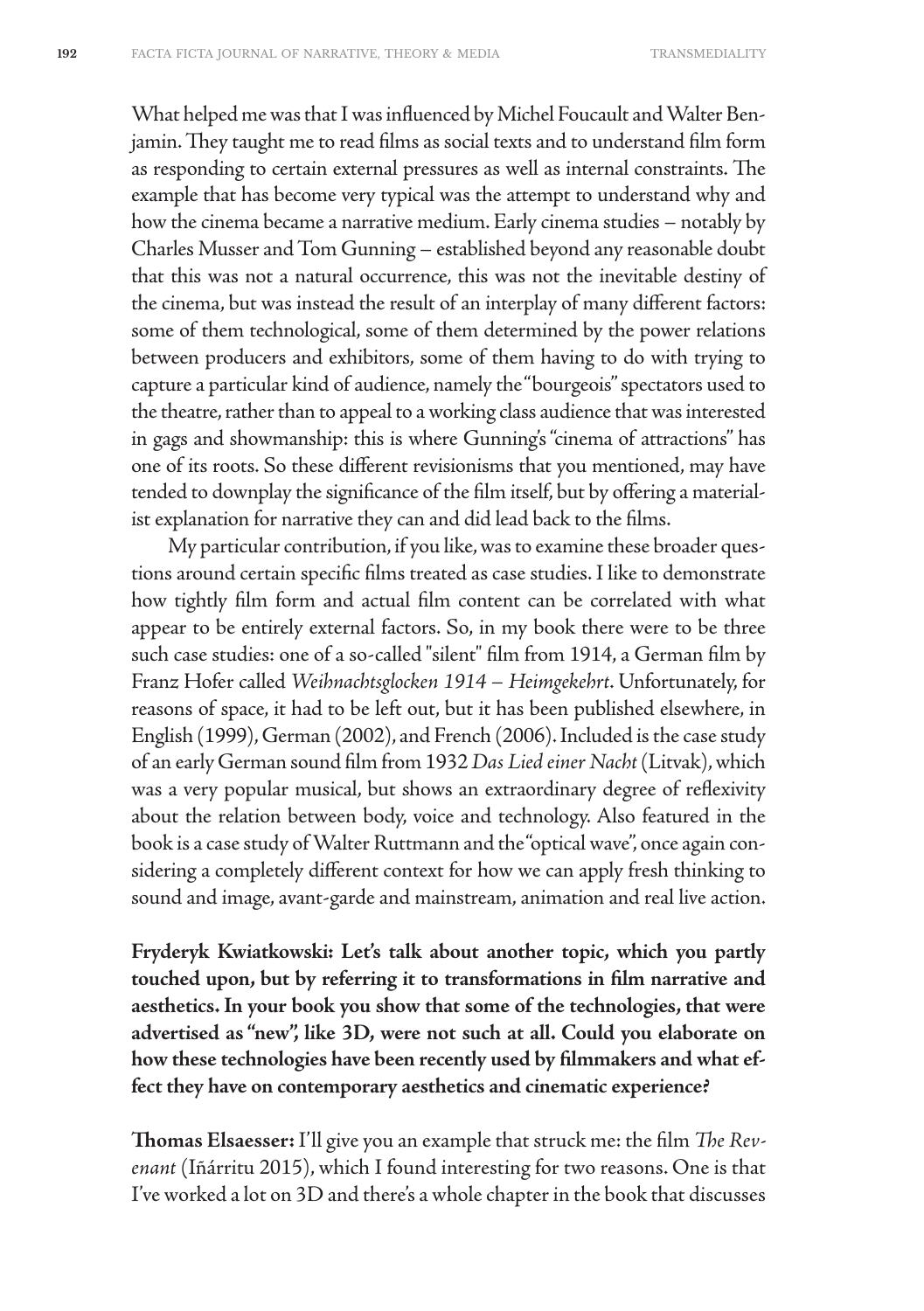what it might mean that this typical technology of the "cinema of attraction" has come back, after it had "failed" in the 1950s. Among the things I noticed, was that in 3D films filmmakers like to shoot in an environment that does not have a horizon line; stories that are set in outer space, in a kind of jungle-world, on the high seas or in desert landscapes – these are all environments without a clear horizon. Because 3D works much better if you do not have a horizon line or if you can immerse yourself in a natural element that slightly disorients your usual upright-forward linear orientation – examples that come to mind are water in *Life of Pi* (Lee 2012), primeval forest in *Avatar* (Cameron 2009), the emptiness of space in *Gravity* (Cuarón 2013). All these films try to create this non-bounded frame, to naturalise the absence of a frame, which allows 3D to surround and immerse you, because as soon as you feel the image is wider than your field of vision, you lose this sense of enframing and with it, your sense of mastery and control. Now, what happens in *The Revenant* is that you do get this wide-screen, empty-spaces, no-horizon feeling, as the hero traipses through the snowy wastes, but you also have a different aesthetic at work which I call the "go-pro aesthetic": being very close, being absolutely viscerally close, because this, too, disorients us. Being too far without the horizon and being too close to have our own distance can produce a very intense impact. *The Revenant*, whatever you may think about its story, and obviously it is also a classic narrative (after all what is more classical than a revenge story?), uses this Aristotelian narrative architecture as a sort of scaffolding, because otherwise the visuals would be too disorienting. In this sense, the narrative is ultimately less interesting than what the filmmaker is able to do to us, and to our senses, by combining IMAX aesthetics with go-pro aesthetics. Most of the scenes with the bear and when the hero is struggling with the elements at close quarters is the go-pro aesthetics, whilst the other scenes, where he is a tiny speck in these vast open spaces, is the IMAX aesthetics. As far as I know, nobody has talked about this film in that way, but *The Revenant* would be my example of how a contemporary Hollywood blockbuster can be avant-garde, or whatever you would like to call it, because some directors set themselves technical challenges which are also aesthetic challenges, and the reasons for these challenges are a combination of external demands or pressures and internal constraints or self-imposed limits.

**Fryderyk Kwiatkowski: Media archaeology is usually presented in the context of its methodological advantages and even superiority over previous theoretical approaches to media history. Little attention, however, has been paid to its limitations. Do you think that media archaeology can lead to an overestimation of "lost" or "forgotten" inventions and practices?**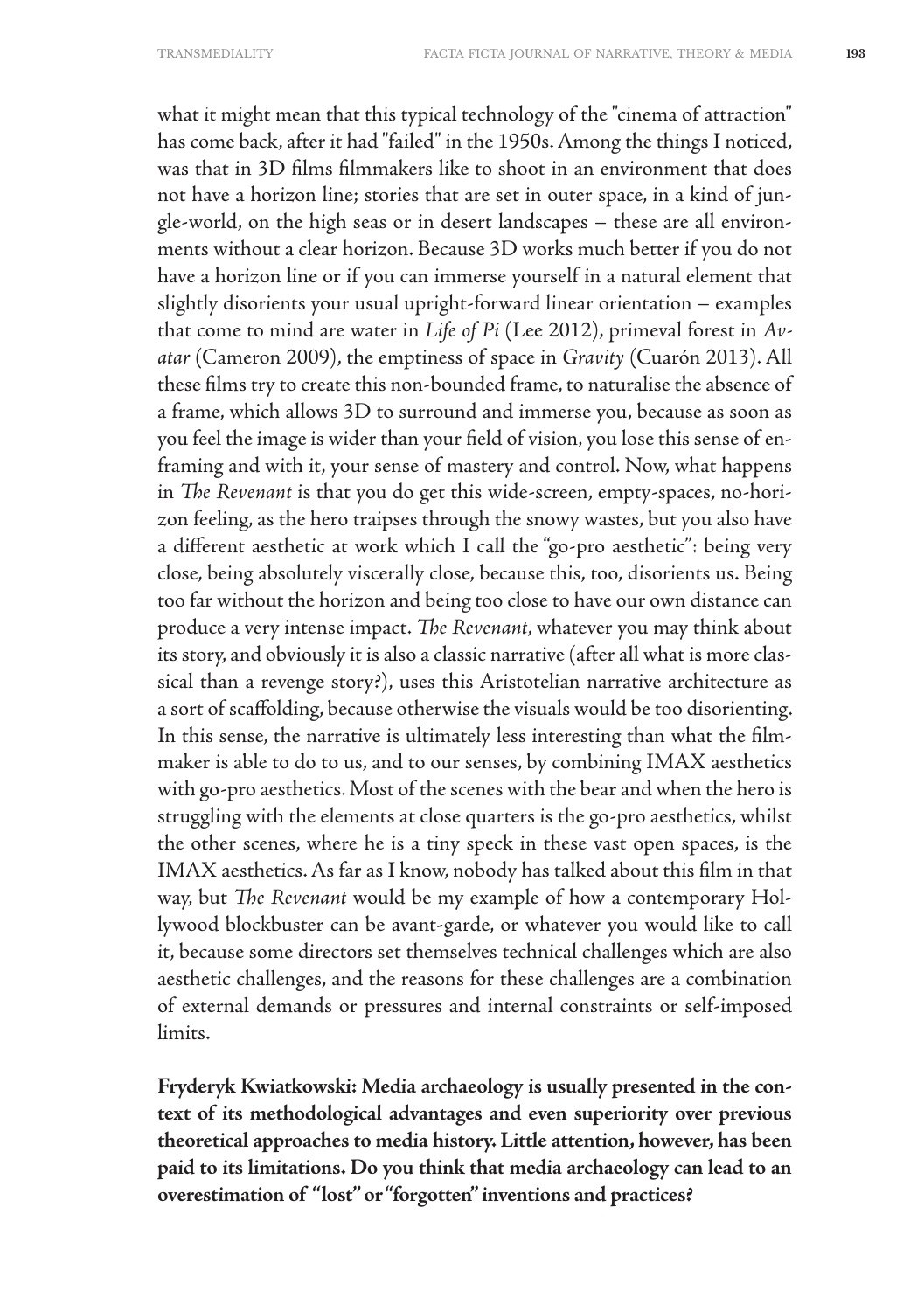**Thomas Elsaesser:** It is a very good point – both methodologically and with respect to nostalgia, or if you like "dead media necrophilia". In my book I try to address both aspects. On the one hand, I make it very clear that media archaeology, as a discipline or as a subject, cannot solve our methodological or our historical problems. This is why I have a whole chapter called *Media Archaeology as Symptom*. It is a symptom – the very fact that we now have something called media archaeology is a symptom that we are no longer comfortable with traditional notions of history. And this is partly because of what we have been talking about, namely our primary models of history – linear and mono-causal or multi-causal teleological models of progress, of improvement, of "better and better" or always chasing the "new". And we know that those models do not work, not only in film history. We know this in so many fields: while we are making enormous progress in some areas, such as life expectancy and medicine, this very progress is often coupled with potentially very negative consequences, such as cloning, or designer babies.

But we are also having our doubts about history because of the function that memory now occupies in our society. Not only as individuals we now have a tendency to think of memory as more authentic and truthful than history. Partly because so many individual lives are marked by very traumatic events which lodge themselves in our minds in a more distributive, non-chronological form. But also because we have so much machine memory through our computers, hard drives, cloud computing and so on, that we tend to overestimate the power of memory. We also tend to privilege random access to information over lining up information in a sequential way, which taken together with associative and traumatic memory gives us a sense that history as sequence of events no longer tells us what we need to or want to know. In fact, there is a real competition between memory and history.

In film and media studies, we are not the only ones grappling with new historiographical models. Sociologists, but also biologists or risk managers, tend to think and use history as an accumulation of data from which one can extract information about the past in order to predict or model the future. But as I have said before, this is a very limited way of dealing with the past. And so, history has in some sense come under a lot of pressure and suspicion, which means that we tend to overestimate or privilege non-linear ways of accessing information. And media archaeology – within the discipline of film studies but also within the discipline of media theory – is precisely a non-linear way of accessing the past. But we should not necessarily assume that this gives us a more accurate picture of the past: it simply means that we are now using and preferring a different organising system. History is basically a particular organising system of information strung along a time-line. Until now it has been a particular organising system that privileges linearity,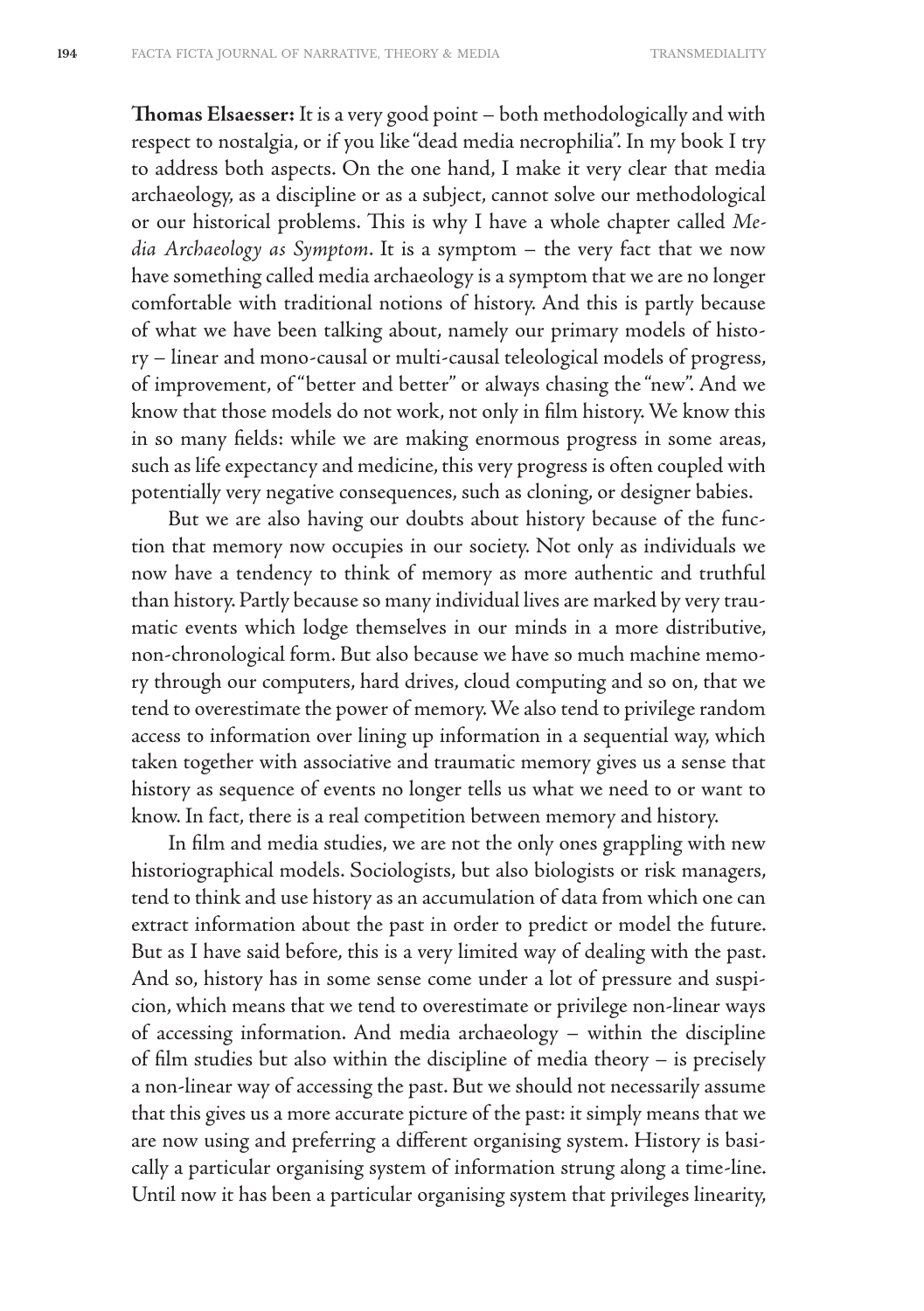mono-causality and uni-directionality – teleology in other words. And it has served us well for a hundred and fifty years. But maybe it has come to the end of its useful life…

#### **Fryderyk Kwiatkowski: What other types of organising systems can you name?**

**Thomas Elsaesser:** Let me put it in a slightly different way. What we now have are both different tools and different tasks, and it is their combination that requires new organising systems. Among the different tools are the computer, databases, the digitisation of vast amounts of information, of data, sources, forensic evidence – as I said, the explosion of information and the expansion of what we now call "evidence", available at the click of a mouse or when consulting a database or having on-line access to a university library. These are the new tools which have radically changed the way we actually manipulate or organise knowledge. If you think of history as itself an organising principle in charge of managing (ordering) and manipulating (shaping data into a narrative), then it becomes clear that the tools of history may also have to be adapted: media archaeology is one such adaptation of the tools that change our state of knowledge.

But we also have different tasks, and among these tasks are how to not only understand but to manage and control processes happening in so-called "real time" and to appreciate the interaction of very different factors at different types of velocity and intensity. In other words, we know that events are shaped by a confluence and conjunction of very specific factors and variables that have different speeds, different intensities, different directions, different causes, et cetera, et cetera. And we need models that actually are multi-directional and multifaceted rather than mono-directional, models that can handle both negative (self-regulating) and positive (recursively amplifying) feedback loops.

#### **Fryderyk Kwiatkowski: So what might be the role of media archaeology in this particular context?**

**Thomas Elsaesser:** The relationship between tools and tasks has shifted and this means that media archaeology is one of the examples – or symptoms – of such a reconfiguration of these different tools and tasks. But it also means it only ultimately reflects those tools and tasks and not some higher truth or insight – which is why I sometimes call media archaeology also a "place-holder": it gives us a sense of where the problems are, but it does not necessarily provide us with an answer. And there are many of those who ac-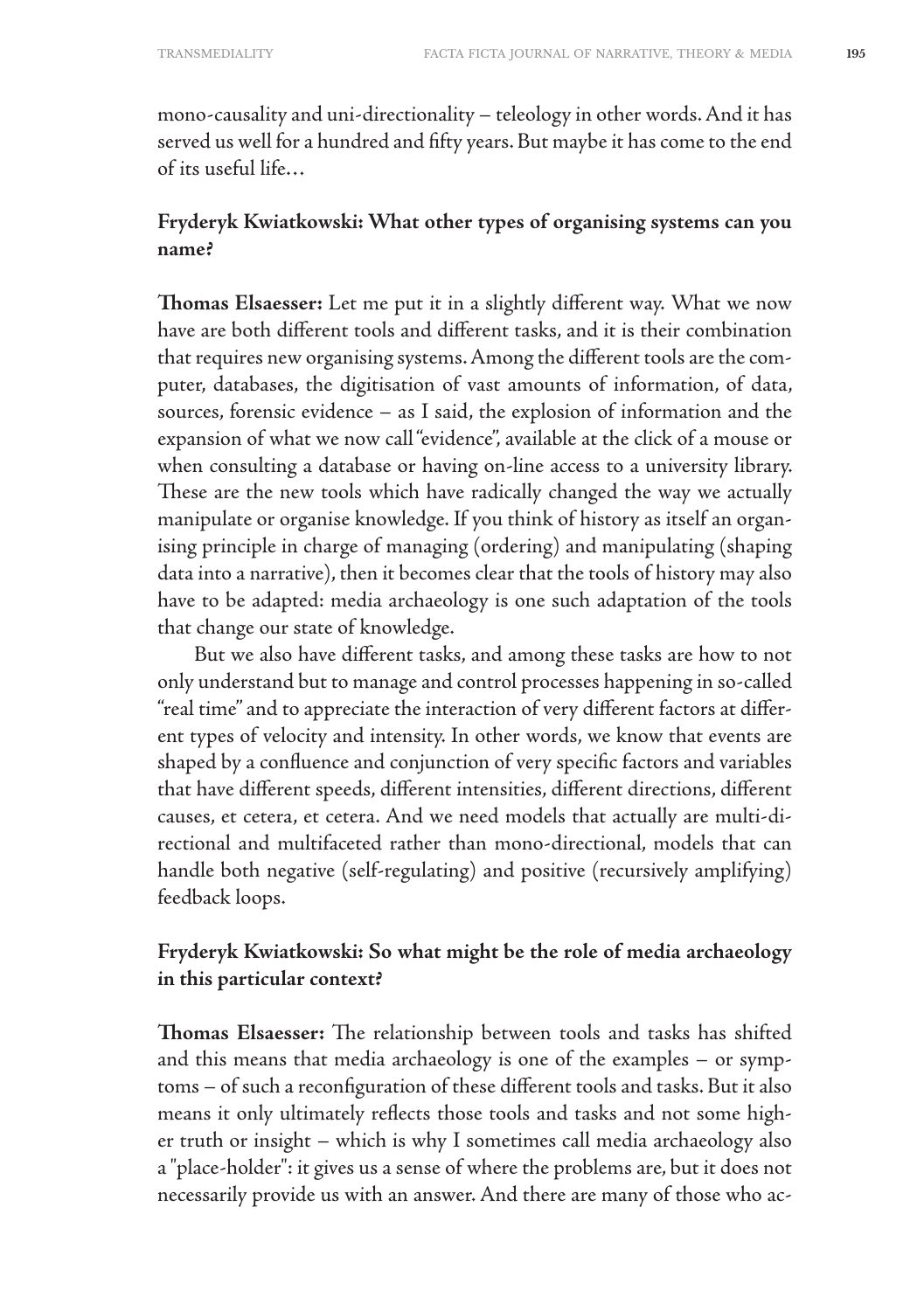tually practice media archaeology who say it should not become a discipline, it should not actually rigidify into a discipline. Its openness, in the sense of, and similar to "open software", is what actually keeps it alive. And then, there are scholars who write books that I would consider to be contribution to media archaeology but who would not call themselves media archaeologists. For instance, Jonathan Crary does not call himself a media archaeologist, and Mary Anne Doane's book *The Emergence of Cinematic Time* (*The Emergence of Cinematic Time: Modernity, Contingency, the Archive*, 2002) is a very important contribution to media archaeology, but she would not call herself a media archaeologist. So media archaeology is both a powerful way of reconceptualising the relationship that we have with the past, but it also signifies the relationship that we have with digital technologies as well as how artists deal with obsolete technologies, when they are resurrected as art objects or artistic practices. If some thinkers feel that they would rather not use the term because they do not want to limit themselves to its connotations, then they simply confirm what I find exciting about the field and the concept of media archaeology: namely that it actually has not consolidated and solidified into one specific thing. As a symptom or place-holder, it can actually be more productive than if it now forms a separate discipline that cuts itself off from film analysis, from cultural studies, from film history, media theory, art history, digital media studies and several other disciplines. It actually exists in order to both interact with these other disciplines and to give and receive new impulses.

**Fryderyk Kwiatkowski: How do you imagine the future of media archaeology? Do you think that its explanatory power and lifespan are solely dependent on numerous crises of our culture, which you discuss in your book, such as the crisis of history and causality, the crisis of narrative, and so on?**

**Thomas Elsaesser:** Yes and no. This is where, I think, the use that artists make of media archaeology complements and complicates what I have been saying so far. The interest that artists have shown in what I have called obsolete technologies is relevant under at least two separate headings. On the one hand, what attracts not just artists to the objects of media archaeology, is the fact that they are physical, tactile, they are materially present. As part of a new value assigned to materiality, the fascination with obsolete objects can either be explained by saying that such a materiality is only possible because of the digital – rather like the fact that vinyl records are only possible because of CDs and mp3 files – or it can be seen as a countermove and corrective to the digital world, as a protest against the latter's tendency to make everything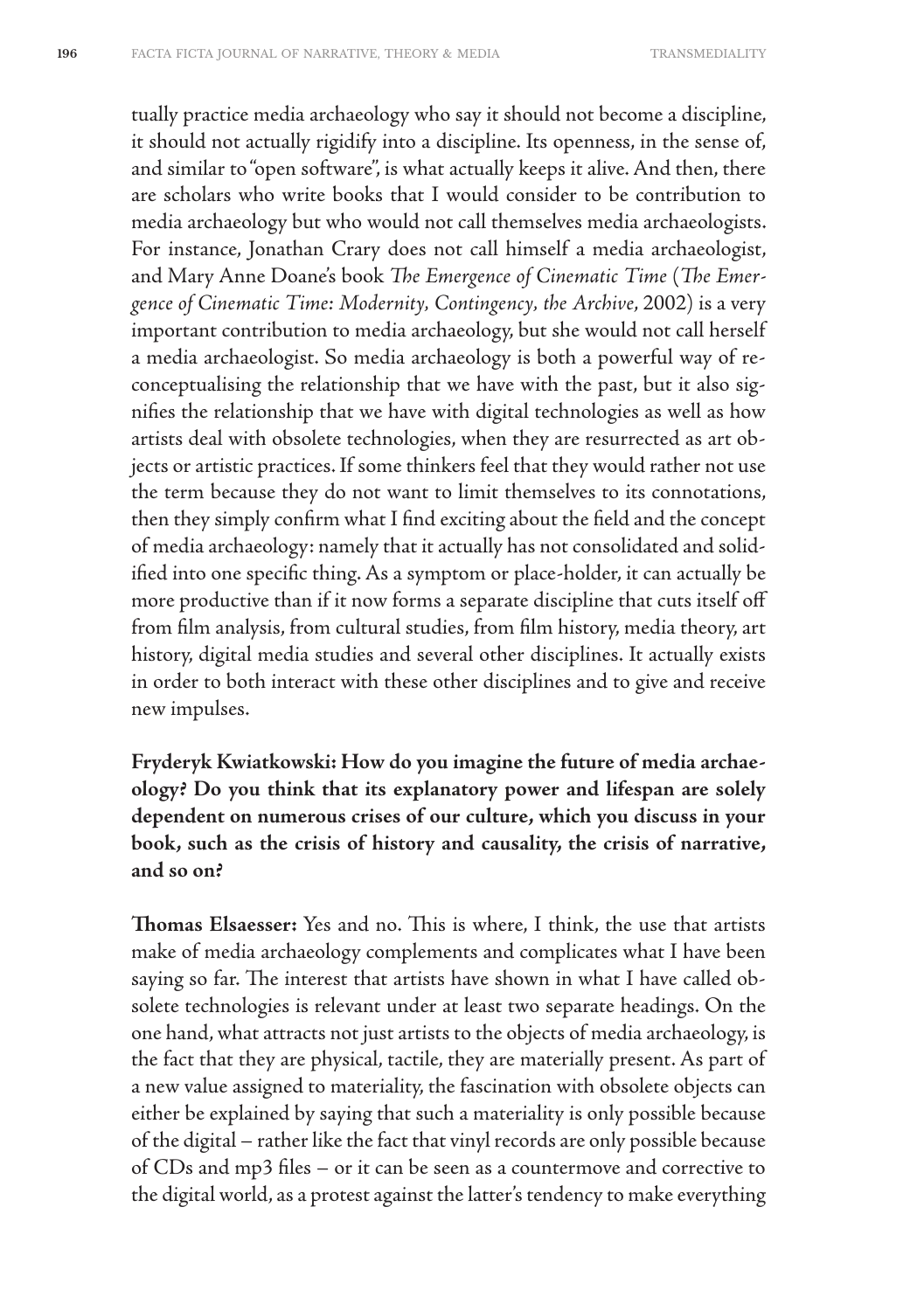virtual, abstract, conceptual, indeed invisible and untouchable. Electricity is not visible, you cannot touch it, in fact you would hurt or kill yourself if you touched it. In a world dominated by electricity, electronics and mathematics we are now very much attracted to objects, machines, and technologies that are physical: where you have wheels, cogs and mechanisms that turn, connect and interact. So the sheer physicality or the sheer sculpture qualities of a media machine that is no longer in use, such as the sixteen millimeter projectors that now proliferate in museums, elicits strong affective responses, as well as possessing philosophical value, and if it becomes "vintage" or a "classic", it even acquires monetary value.

This is one aspect of what I call in the book the poetics and politics of obsolescence. But the other aspect is that when media technologies or media practices become obsolete, they are liberated from economic constraints, they do not have to make money anymore for their owners and they are free from their ideological constraints – they do not have to "represent" something. So the fact they are no longer means to other ends but become ends in themselves lets us appreciate them as indeed ready to be reworked or valorised as works of art or as suitable materials for art works or installations. Because art is that which is no longer useful, therefore art has different ways of being in a world. If you follow Walter Benjamin you can claim that the origins of art are objects that once were either of practical use or were used in a religious cult, but which have outlived their uses or have been displaced from the site of a cult, as with so much so-called primitive art during colonial rule. In other words, art objects shed their ideological significance, their religious cultic significance or their economic uses. Once these are lost or stripped away, the object or practice can develop different qualities – which for Benjamin could include utopian qualities. And so, when artists now pick up sixteen-millimetre cameras or install slide projectors or display typewriters, they are probably trying to tap into the energy or potentialities inherent in these objects and these practices, but that were hidden while they had been put to use economically or ideologically. So this is where I see the place for obsolete technologies and obsolete practices and thus the advantage of media archaeology in the specific area of contemporary art spaces.

**Fryderyk Kwiatkowski: Regarding the teleological paradigm in film history, we can recognise a major tendency in our culture – or at least it has been presented as such – which shows that we have been constantly trying to create augmented reality technologies for a very long time. The emergence of cinema, 3D, Google Glass, the effect of immersion into virtual reality by interacting with CGI or by using Oculus can be seen as very recent examples of this phenomenon.**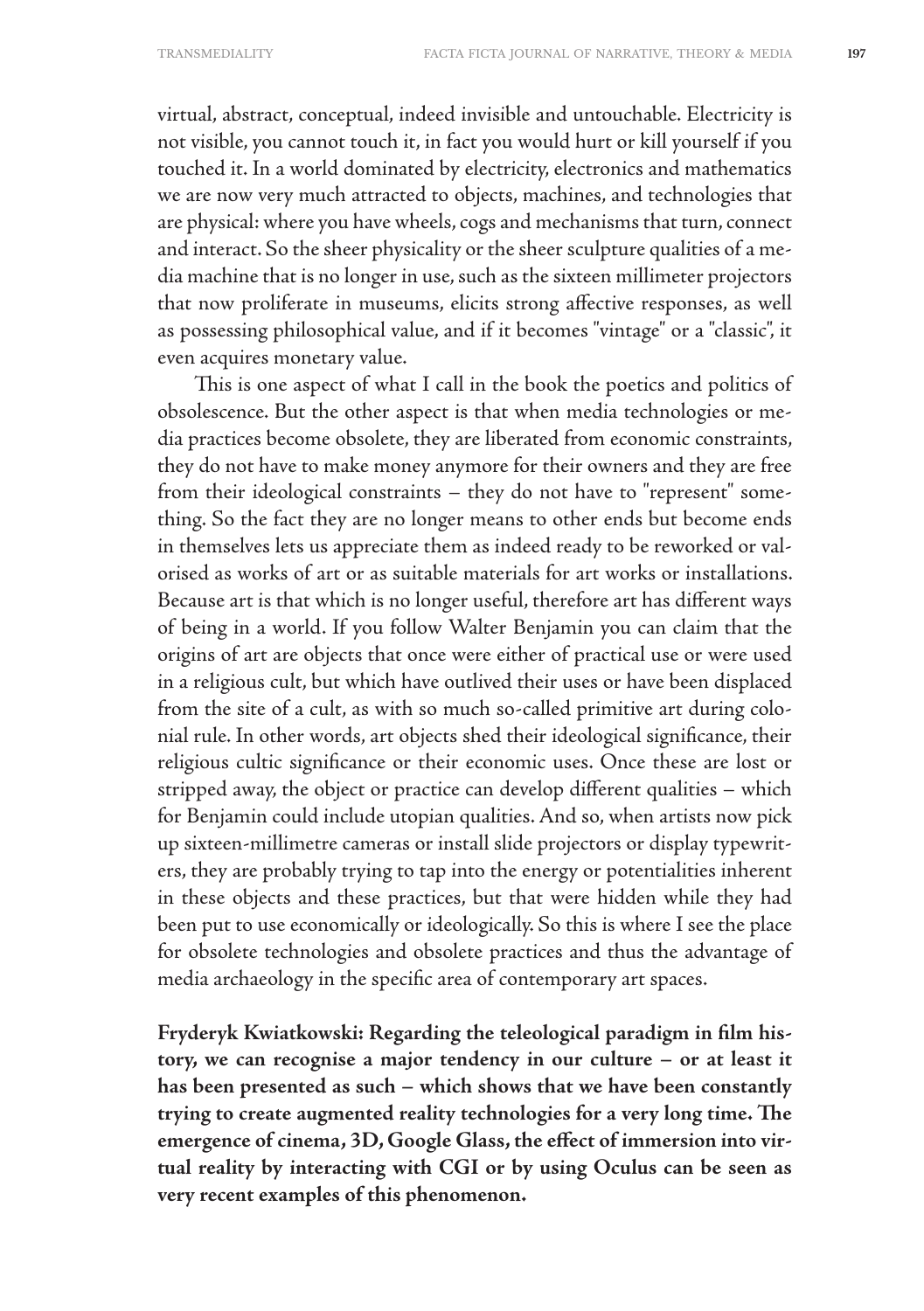**Thomas Elsaesser:** You can have different ways of responding to the idea of a teleology, or goal orientation. There have always been two ways that human beings think about reality and their relation to or interaction with it. One is, if you like, the Platonic one and the other the Aristotelian one. The Aristotelian one has the most direct, material, pragmatic engagement with reality. And this would favour a generally goal-oriented approach, of which greater and greater realism would be the cinematic version. But let's be careful: there is realism and realism, one that wants to get deeper into the heart of things and gives priority to the material world, and there is one that wants to feel more real, i.e., seeks a more engaged, more immersed, more participatory experience, and does not mind that these "realism effects" are achieved by simulation, by tricking our senses, or otherwise transporting us into "heightened" states of consciousness.

But there is also a historical point to consider: the cinema became an object of serious academic study at the same time as Italian neo-realism and other, even more politically explicit modes of realist aesthetics, such as Brechtian techniques, were predominating. In other words, in the years between 1945 and 1965, when some of the European foundations of our discipline were being laid in France, Germany, Italy, Poland and Britain, realism was indeed the overriding concern. André Bazin and Georges Sadoul in France, Jerzy Toeplitz in Poland, or Ulrich Gregor and Enno Patalas in Germany, or Eric Rhode in England were all writing film history around realism, which means they tended to disregard other aspects, such as animation, and they adhered to a kind of orthodox binarism between "realism" and "fantasy", among which they favoured realism.

However, you could say there has also been a more Platonic way of thinking, which has to do with the idea that reality is only a simulation and that we can go straight to the simulation in order to get a more intense and possibly even more spiritual appreciation and experience of the world. So what in traditional film history are two contrasted tendencies – the Lumière tendency of realism and the Méliès tendency of fantasy – have to be seen in a much broader philosophical context. And what we are experiencing now is quite difficult to actually classify: are we more Aristotelian with our simulation techniques or are we more Platonic with our simulation techniques? But to line them up in one continuous strand is to seriously foreshorten and even falsify the complicated history of these different forms of realism and representation. What is also not fully appreciated is that there is a third strand of how we approach reality. It is to think of our reality as potentially modelled through mathematics, through codes. The paradox of digital media is that their "impression of reality" is generated by mathematical modelling, but they can simulate both Aristotelian realism, where it's all about tactile, haptic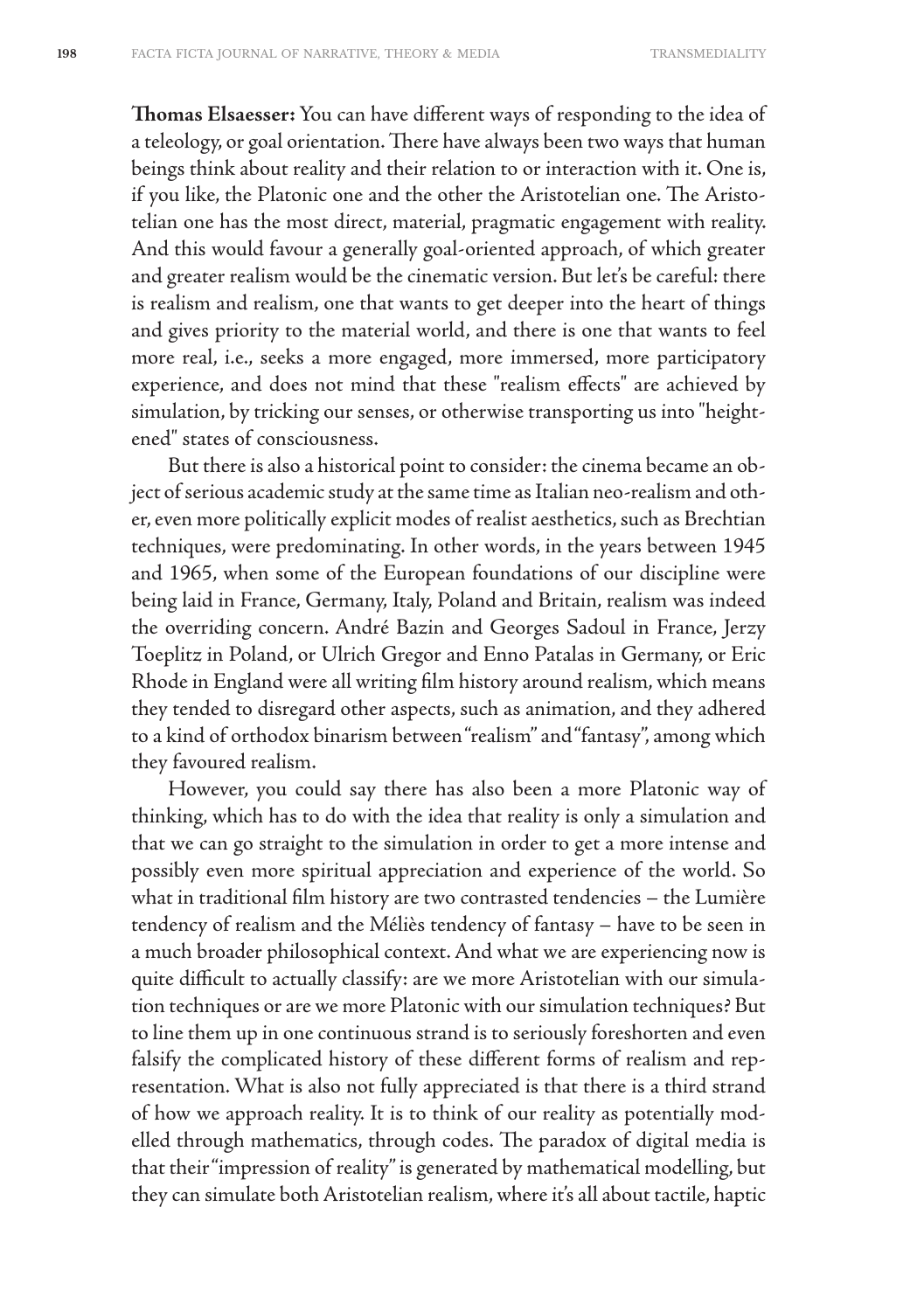contact, and also Platonic realism, in that we think we have these intense experiences, that we can "feel" digital images and seem much more bodily involved. What we tend to forget is that digital media are simulation media: we allow ourselves (and even beg) to be seduced and duped, so that we end up not unlike the prisoners in Plato's cave parable who prefer to return to the cave, even after they have been "liberated" from their shackled state, because the cold light of reality is just too harsh and stark. Consequently, what makes digital images so difficult to classify in terms of either realism or fantasy is that they draw on both, while being determined by neither, and instead they demonstrate the mysterious capacity of mathematics to model the world increasingly in real time. And sticking with the Greeks, this points more to Pythagoras, to the Gnostics, to all kinds of ways of thinking about the world that are neither captured by the Platonic nor by the Aristotelian world view. What we are seeing now is this fascination with how far we can actually simulate the world through mathematical formulas or  $-$  as they are now called – algorithms, and get "real world" effects and results. This is where we encounter AI, which basically is made up of huge interconnected networks of algorithms that model the external world, so we can send men to Mars, predict climate change, manipulate the stock market, conduct global trade, etc. But algorithms also model our subjectivity, our likes and dislikes, our intentions, our thoughts. And the danger is that this modelling of the external world and the modeling of the inner world increasingly "mirror" each other and are "synchronised" with each other, creating the "bubble" that shields us from the "real", but also seals us from the real.

#### **Fryderyk Kwiatkowski: Professor Elsaesser, it was my pleasure to be your guest and thank you for your insights.**

**Thomas Elsaesser:** Thank you.

## **Works cited**

Cuarón, Alfonso, dir. (2013), *Gravity*, Warner Bros. Pictures. Litvak, Anatol, dir. (1932), *Das Lied Einer Nacht*, UFA. Lee, Ang, dir. (2012), *Life of Pi*, 20th Century Fox. Lumière, August, Louis Lumière dir. (1895), *L'arrivée d'un Train à La Ciotat*, Société Lumière. Cameron, James, dir. (2009), *Avatar*, 20th Century Fox. Crary, Jonathan (1990), *Techniques of the Observer: On Vision and Modernity in the Nineteenth Century*, Cambridge MA: MIT Press.